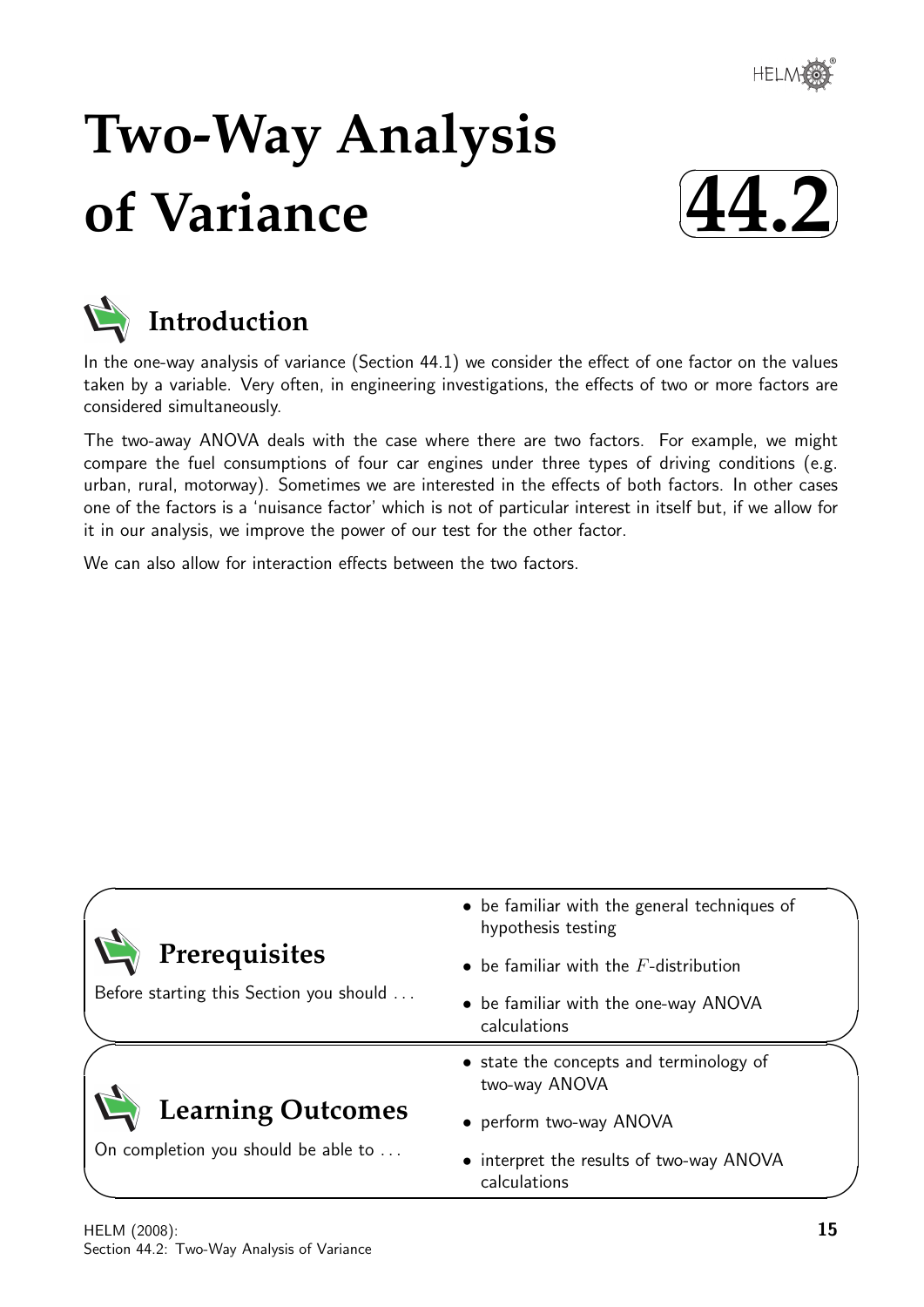# **1. Two-way ANOVA without interaction**

The previous Section considered a one-way classification analysis of variance, that is we looked at the variations induced by one set of values of a factor (or treatments as we called them) by partitioning the variation in the data into components representing 'between treatments' and 'within treatments.'

In this Section we will look at the analysis of variance involving two factors or, as we might say, two sets of treatments. In general terms, if we have two factors say A and B, there is no absolute reason to assume that there is no interaction between the factors. However, as an introduction to the two-way analysis of variance, we will consider the case occurring when there is no interaction between factors and an experiment is run only once. Note that some authors take the view that interaction may occur and that the residual sum of squares contains the effects of this interaction even though the analysis does not, at this stage, allow us to separate it out and check its possible effects on the experiment.

The following example builds on the previous example where we looked at the one-way analysis of variance.

# **Example of variance in data**

In Section 44.1 we considered an example concerning four machines producing alloy spaces. This time we introduce an extra factor by considering both the machines producing the spacers and the performance of the operators working with the machines. In this experiment, the data appear as follows (spacer lengths in mm). Each operator made one spacer with each machine.

|    | Operator   Machine 1   Machine 2   Machine 3   Machine 4 |    |
|----|----------------------------------------------------------|----|
|    | 56                                                       |    |
| 54 | 55                                                       | 56 |
|    | 56                                                       | 58 |
|    |                                                          | ҕс |
|    | 53                                                       | հհ |

In a case such as this we are looking for discernible difference between the operators ('operator effects') on the one hand and the machines ('machine effects') on the other.

We suppose that the observation for operator i and machine  $i$  is taken from a normal distribution with mean

$$
\mu_{ij} = \mu + \alpha_i + \beta_j
$$

Here  $\alpha_i$  is an operator effect and  $\beta_j$  is a machine effect. Our hypotheses may be stated as follows.

Operator Effects

\n
$$
\begin{cases}\nH_0: \mu_{1j} = \mu_{2j} = \mu_{3j} = \mu_{4j} = \mu_{5j} = \mu + \beta_j \\
\text{That is } \alpha_1 = \alpha_2 = \alpha_3 = \alpha_4 = \alpha_5 = 0 \\
H_1: \text{At least one of the operator effects is different to the others} \\
\text{Machine Effects} \begin{cases}\nH_0: \mu_{i1} = \mu_{i2} = \mu_{i3} = \mu_{i4} = \mu + \alpha_i \\
\text{That is } \beta_1 = \beta_2 = \beta_3 = \beta_4 = 0 \\
H_1: \text{At least one of the machine effects is different to the others}\n\end{cases}
$$

Note that the five operators and four machines give rise to data which has only one observation per 'cell.' For example, operator 2 using machine 3 produces a spacer 51 mm long, while operator 1 using machine 2 produces a spacer which is 56 mm long. Note also that in this example we have referred to the machines by number and not by letter. This is not particularly important but it will simplify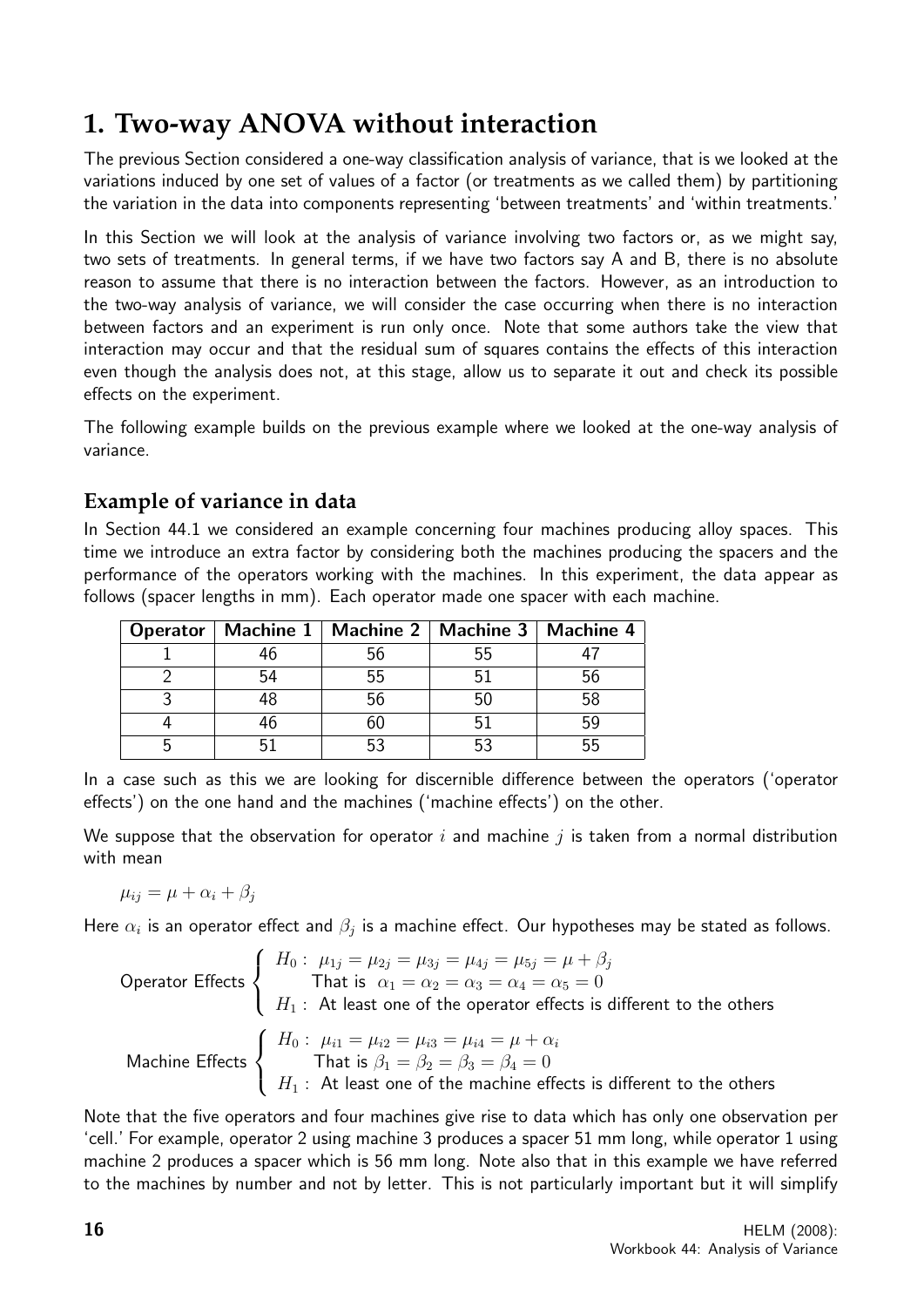some of the notation used when we come to write out a general two-way ANOVA table shortly. We obtain one observation per cell and cannot measure variation within a cell. In this case we cannot check for interaction between the operator and the machine - the two factors used in this example. Running an experiment several times results in multiple observations per cell and in this case we should assume that there may be interaction between the factors and check for this. In the case considered here (no interaction between factors), the required sums of squares build easily on the relationship used in the one-way analysis of variance

$$
SS_T = SS_{Tr} + SS_E
$$

to become

$$
SS_T = SS_A + SS_B + SS_E
$$

where  $SS_A$  represent the sums of squares corresponding to factors  $A$  and  $B$ . In order to calculate the required sums of squares we lay out the table slightly more efficiently as follows.

| Operator<br>(j)                          |    | (i)            | Machine |                | Operator<br>Means $(\bar{X}_{.j})$ | $(\bar{X}_{.j}-\bar{\bar{X}})$ | Operator $\mathit{SS}$<br>$(\bar{X}_{.j} - \bar{\bar{X}})^2$ |
|------------------------------------------|----|----------------|---------|----------------|------------------------------------|--------------------------------|--------------------------------------------------------------|
|                                          |    | $\overline{2}$ | 3       | $\overline{4}$ |                                    |                                |                                                              |
|                                          | 46 | 56             | 55      | 47             | 51                                 | $-2$                           | 4                                                            |
| $\overline{2}$                           | 54 | 55             | 51      | 56             | 54                                 |                                |                                                              |
| 3                                        | 48 | 56             | 50      | 58             | 53                                 | $\left($                       |                                                              |
| $\overline{4}$                           | 46 | 60             | 51      | 59             | 54                                 |                                |                                                              |
| $5\overline{)}$                          | 51 | 53             | 53      | 55             | 53                                 | $\Omega$                       |                                                              |
| Machine<br><b>Means</b> $(\bar{X}_{i.})$ | 49 | 56             | 52      | 55             | $\bar{\bar{X}}=53$                 | $Sum = 0$                      | $6 \times 4 = 24$                                            |

|    | $(\bar{X}_{i} - \bar{X})$                     |  |                     |
|----|-----------------------------------------------|--|---------------------|
|    |                                               |  | $Sum = 0$           |
|    | Machine SS $(\bar{X}_{.i} - \bar{\bar{X}})^2$ |  |                     |
| 16 |                                               |  | $30 \times 5 = 150$ |

#### Note 1

The . notation means that summation takes place over that variable. For example, the five operator means  $\bar X_{.j}$  are obtained as  $\bar X_{.1} =$  $46 + 56 + 55 + 47$ 4  $= 51$  and so on, while the four machine means  $\bar{X}_{i.}$  are obtained as  $\bar{X}_{1.} =$  $46 + 54 + 48 + 46 + 51$ 5  $= 49$  and so on. Put more generally (and this is just an example)

$$
\bar{X}_{.j} = \frac{\sum_{i=1}^{m} x_{ij}}{m}
$$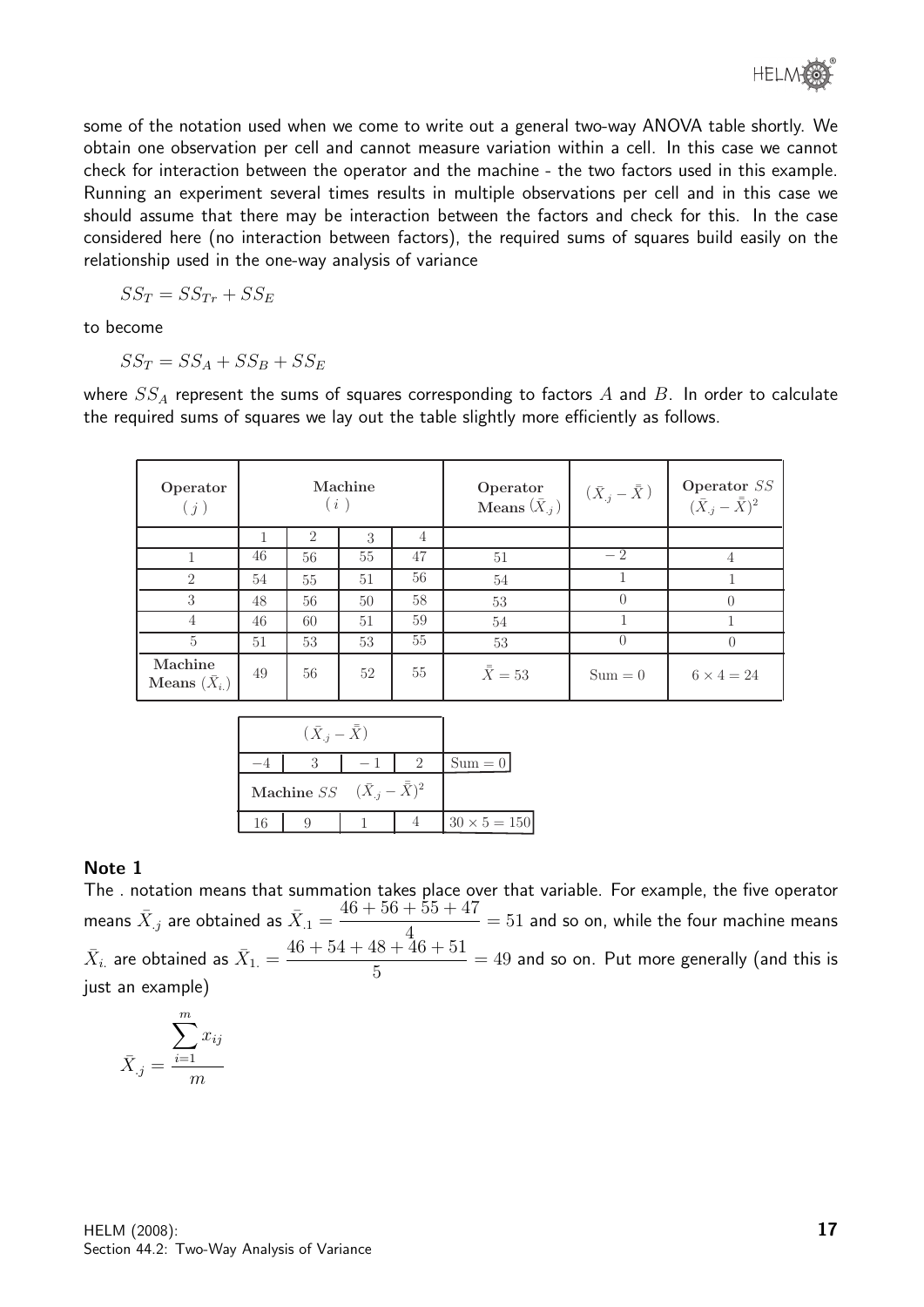## Note 2

Multiplying factors were used in the calculation of the machine sum of squares (four in this case since there are four machines) and the operator sum of squares (five in this case since there are five operators).

## Note 3

The two statements 'Sum  $= 0$ ' are included purely as arithmetic checks.

We also know that  $SS_O = 24$  and  $SS_M = 150$ .

#### Calculating the error sum of squares

Note that the total sum of squares is easy to obtain and that the error sum of squares is then obtained by straightforward subtraction.

The total sum of squares is given by summing the quantities  $(X_{ij}-\bar{\bar{X}})^2$  for the table of entries. Subtracting  $\bar{\bar{X}} = 53$  from each table member and squaring gives:

| <b>Operator</b> $(j)$ | Machine $(i)$ |    |   |    |
|-----------------------|---------------|----|---|----|
|                       |               | 2  |   |    |
|                       | 49            |    |   | 36 |
|                       |               |    |   |    |
| 3                     | 25            | g  | q | 25 |
|                       | 49            | 49 |   | 36 |
|                       |               |    | በ |    |

The total sum of squares is  $SS_T = 330$ .

The error sum of squares is given by the result

$$
SS_E = SS_T - SS_A - SS_B
$$
  
= 330 - 24 - 150  
= 156

At this stage we display the general two-way ANOVA table and then particularise the table for the example we are engaged in and draw conclusions by using the test as we have previously done with one-way ANOVA.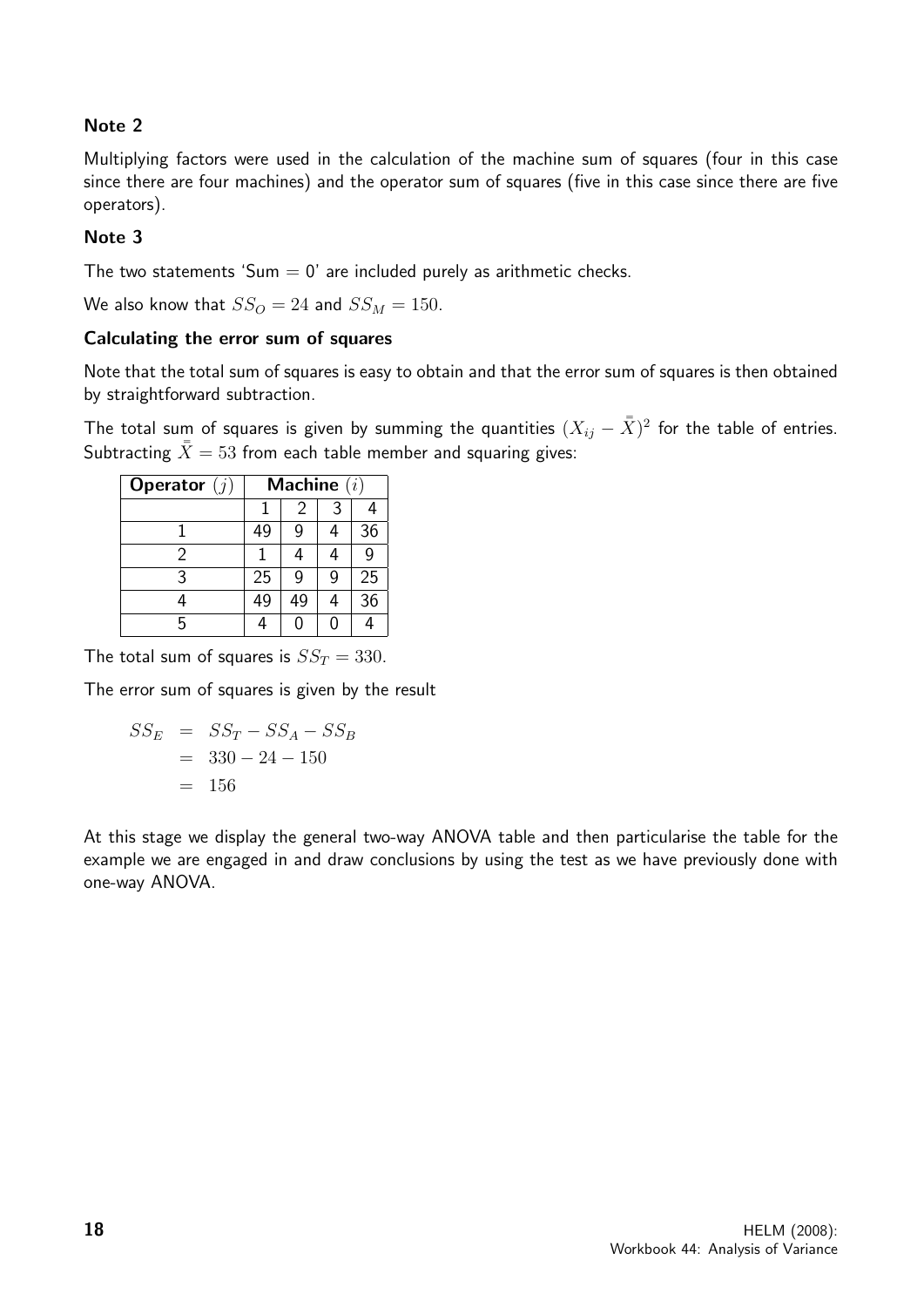

#### A General Two-Way ANOVA Table

| Source of                                     | Sum of Squares                                                                                                                                                                       | Degrees of | Mean Square                 | Value of                |
|-----------------------------------------------|--------------------------------------------------------------------------------------------------------------------------------------------------------------------------------------|------------|-----------------------------|-------------------------|
| Variation                                     | <b>SS</b>                                                                                                                                                                            | Freedom    | MS                          | F Ratio                 |
| Between samples                               |                                                                                                                                                                                      |            | $MS_A = \frac{SS_A}{(a-1)}$ | $F = \frac{MS_A}{MS_E}$ |
| $(due\ to\ factor\ A)$                        | $SS_A\ =b\sum_{i=1}^n\left(\bar{X}_{i.}-\bar{\bar{X}}\right)^2\ .$                                                                                                                   | $(a-1)$    |                             |                         |
| Differences between                           |                                                                                                                                                                                      |            |                             |                         |
| means $\bar{X}_i$ and $\bar{X}$               |                                                                                                                                                                                      |            |                             |                         |
| Between samples                               |                                                                                                                                                                                      |            |                             |                         |
| $(due\ to\ factor\ B)$                        | $SS_B = a \sum_{j=1}^{b} (\bar{X}_{.j} - \bar{\bar{X}})^2$                                                                                                                           | $(b-1)$    | $MS_B = \frac{SS_B}{(b-1)}$ | $F = \frac{MS_B}{MS_E}$ |
| Differences between                           |                                                                                                                                                                                      |            |                             |                         |
| means $\bar{X}_i$ and $\bar{X}$               |                                                                                                                                                                                      |            |                             |                         |
| Within samples                                |                                                                                                                                                                                      |            |                             |                         |
| ( <i>due to chance errors</i> )               | $SS_E = \sum_{i=1}^{a} \sum_{j=1}^{b} (X_{ij} - \bar{X}_{i.} - \bar{X}_{.j} + \bar{\bar{X}})^2 \begin{vmatrix} (a-1) \\ \times (b-1) \end{vmatrix}$ $MS_E = \frac{SS_E}{(a-1)(b-1)}$ |            |                             |                         |
| Differences between                           | $i=1$ $i=1$                                                                                                                                                                          |            |                             |                         |
| individual observations<br>and fitted values. |                                                                                                                                                                                      |            |                             |                         |
|                                               |                                                                                                                                                                                      |            |                             |                         |
| <b>Totals</b>                                 | $SS_T = \sum_{i=1}^{N} \sum_{j=1}^{N} \left(X_{ij} - \bar{\bar{X}}\right)^2$                                                                                                         | $(ab-1)$   |                             |                         |
|                                               | $i=1$ $i=1$                                                                                                                                                                          |            |                             |                         |

#### Hence the two-way ANOVA table for the example under consideration is

| Source of<br>Variation                                                                                                | Sum of Squares<br>SS | Degrees of<br>Freedom | Mean Square<br>MS     | Value of<br>F Ratio                    |
|-----------------------------------------------------------------------------------------------------------------------|----------------------|-----------------------|-----------------------|----------------------------------------|
| Between samples<br>$(due\ to\ factor\ A)$<br>Differences between<br>means $\bar{X}_i$ and $\bar{X}$                   | 24                   | 4                     | $\frac{24}{4} = 6$    | F<br>$=\frac{5}{13}$<br>= 0.46         |
| Between samples<br>$(due\ to\ factor\ B)$<br>Differences between<br>means $\bar{X}_i$ and $\bar{X}$ height            | 150                  | 3                     | $\frac{150}{3} = 50$  | $=\frac{50}{13}$<br>= 3.85<br>$\cal F$ |
| Within samples<br>$(due\ to\ chance\ errors)$<br>Differences between<br>individual observations<br>and fitted values. | 156                  | 12                    | $\frac{156}{12} = 13$ |                                        |
| TOTALS                                                                                                                | 330                  | 19                    |                       |                                        |

From the F-tables (at the end of the Workbook)  $F_{4,12} = 3.26$  and  $F_{3,12} = 3.49$ . Since  $0.46 < 3.26$ we conclude that we do not have sufficient evidence to reject the null hypothesis that there is no difference between the operators. Since  $3.85 > 3.49$  we conclude that we **do** have sufficient evidence at the 5% level of significance to reject the null hypothesis that there in no difference between the machines.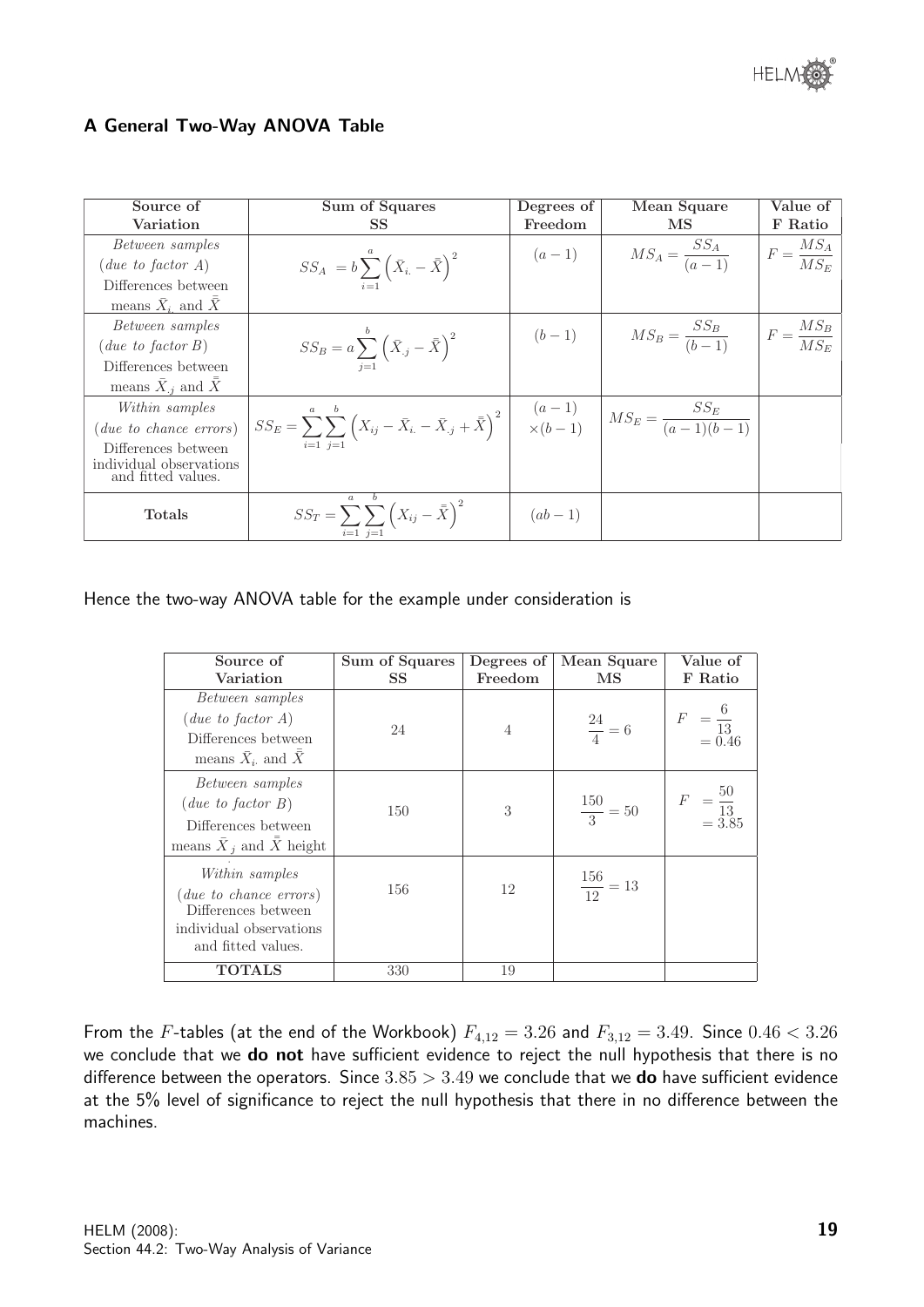

If we have two factors,  $A$  and  $B$ , with  $a$  levels of factor  $A$  and  $b$  levels of factor  $B$ , and one observation per cell, we can calculate the sum of squares as follows.

The sum of squares for factor  $A$  is

$$
SS_A = \frac{1}{b}\sum_{i=1}^a A_i^2 - \frac{G^2}{N} \qquad \text{with $a-1$ degrees of freedom}
$$

and the sum of squares for factor  $B$  is

$$
SS_B = \frac{1}{a} \sum_{j=1}^{b} B_j^2 - \frac{G^2}{N} \qquad \text{with } b-1 \text{ degrees of freedom}
$$

where

$$
A_i = \sum_{j=1}^{b} X_{ij}
$$
 is the total for level *i* of factor *A*,  

$$
B_j = \sum_{i=1}^{a} X_{ij}
$$
 is the total for level *j* of factor *B*,  

$$
G = \sum_{i=1}^{a} \sum_{j=1}^{b} X_{ij}
$$
 is the overall total of the data, and

 $N = ab$  is the total number of observations.

The total sum of squares is

$$
SS_T = \sum_{i=1}^{a} \sum_{j=1}^{b} X_{ij}^2 - \frac{G^2}{N}
$$
 with  $N-1$  degrees of freedom

The within-samples, or 'error', sum of squares can be found by subtraction. So

$$
SS_E = SS_T - SS_A - SS_B
$$

with

$$
(N-1) - (a-1) - (b-1) = (ab-1) - (a-1) - (b-1)
$$

$$
= (a-1)(b-1) \text{ degrees of freedom}
$$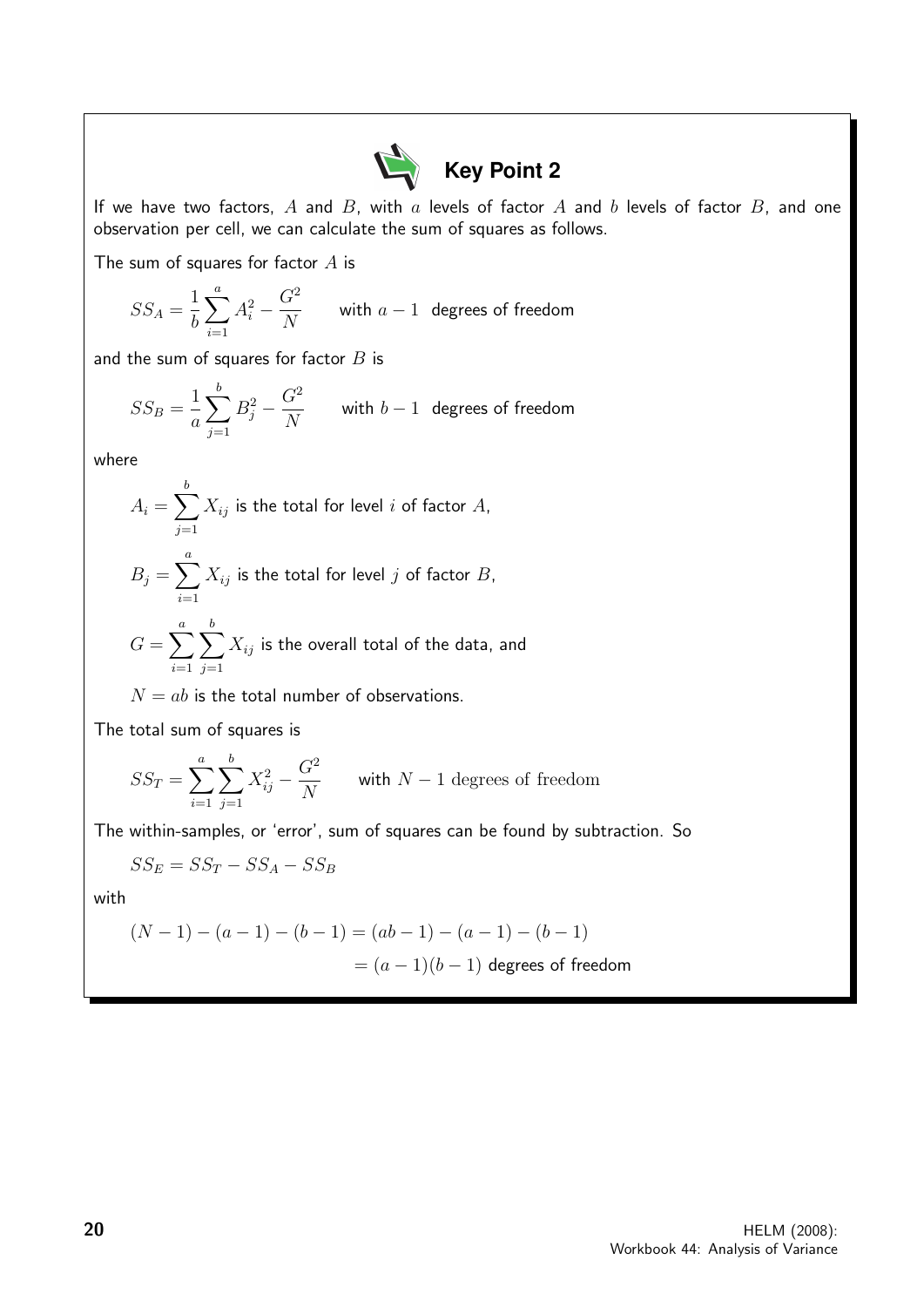

A vehicle manufacturer wishes to test the ability of three types of steel-alloy panels to resist corrosion when three different paint types are applied. Three panels with differing steel-alloy composition are coated with three types of paint. The following coded data represent the ability of the painted panels to resist weathering.

| Paint $ $   | Steel-Alloy | <b>Steel-Alloy</b> | <b>Steel-Alloy</b> |
|-------------|-------------|--------------------|--------------------|
| <b>Type</b> |             |                    |                    |
|             |             |                    | 56                 |
|             |             | .hh                |                    |
|             |             |                    |                    |

Use a two-way ANOVA procedure to determine whether any difference in the ability of the panels to resist corrosion may be assigned to either the type of paint or the steel-alloy composition of the panels.

#### Your solution

Do your working on separate paper and enter the main conclusions here.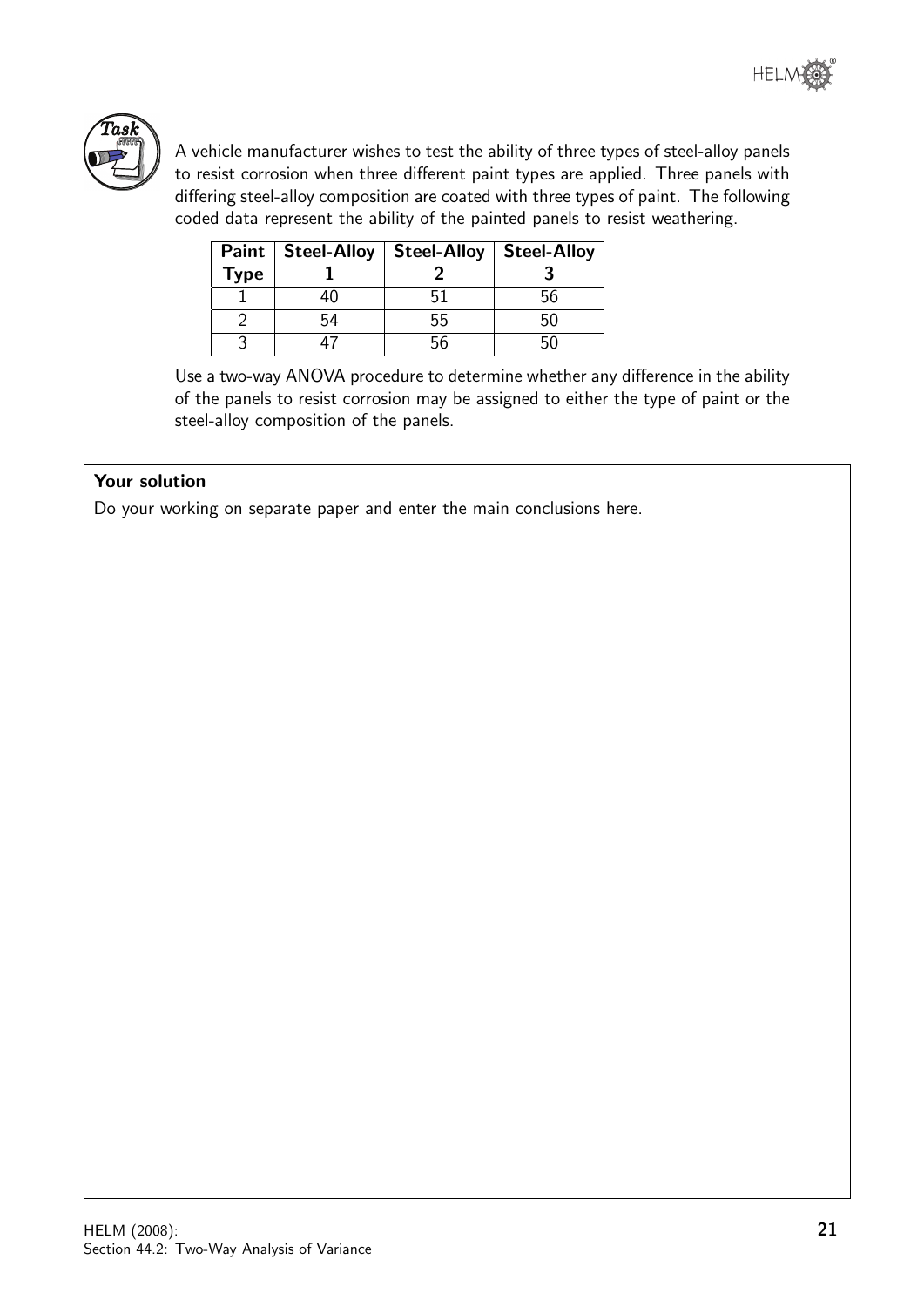## Answer

Our hypotheses may be stated as follows.

Point type 
$$
\left\{\begin{array}{ll} H_0: \mu_1 = \mu_2 = \mu_3 \\ H_1: \text{ At least one of the means is different from the others} \end{array}\right.
$$

\nSteel-Alloy  $\left\{\begin{array}{ll} H_0: \mu_1 = \mu_2 = \mu_3 \\ H_1: \text{ At least one of the means is different from the others} \end{array}\right.$ 

Following the methods of calculation outlined above we obtain:

| Paint Type<br>(j)                  |                                                          | Steel-Alloy<br>(i)               |              | Paint Means<br>$(\bar{X}_{.i})$ | $(\bar{X}_{.j} - \bar{\bar{X}})$ | Paint SS<br>$({\bar X}_{.i}-{\bar{\bar X}})^2$ |
|------------------------------------|----------------------------------------------------------|----------------------------------|--------------|---------------------------------|----------------------------------|------------------------------------------------|
|                                    | 1                                                        | $\overline{2}$                   | 3            |                                 |                                  |                                                |
| 1                                  | 40                                                       | 51                               | 56           | 49                              | $-2$                             | $\overline{4}$                                 |
| $\overline{2}$                     | 54                                                       | 55                               | 50           | 53                              | $\overline{2}$                   | $\overline{4}$                                 |
| 3                                  | 47                                                       | 54                               | 52           | 51                              | $\Omega$                         | $\theta$                                       |
| Steel-Alloy<br>Means $(\bar{X}_i)$ | 47                                                       | 54                               | 52           | $\bar{\bar{X}}=51$              | $Sum = 0$                        | $8 \times 3 = 24$                              |
|                                    |                                                          | $(\bar{X}_{.i} - \bar{\bar{X}})$ |              |                                 |                                  |                                                |
|                                    | $-4$                                                     | 3                                | 1            | $Sum = 0$                       |                                  |                                                |
|                                    | <b>Steel-Alloy</b> SS $(\bar{X}_{.j} - \bar{\bar{X}})^2$ |                                  |              |                                 |                                  |                                                |
|                                    | 16                                                       | 9                                | $\mathbf{1}$ | $26 \times 3 = 78$              |                                  |                                                |

Hence  $SS_{Pa} = 24$  and  $SS_{St} = 78$ . We now require  $SS_E$ . The calculations are as follows. In the table below, the predicted outputs are given in parentheses.

| Paint Type<br>(j)                            | Machine<br>(i)                   |                | <b>Paint Means</b><br>$(\bar{X}_{.j})$ | $(\bar{X}_{.j} - \bar{\bar{X}})$ |                |
|----------------------------------------------|----------------------------------|----------------|----------------------------------------|----------------------------------|----------------|
|                                              | $\mathbf{1}$                     | $\overline{2}$ | 3                                      |                                  |                |
| $\mathbf{1}$                                 | 40<br>(45)                       | 51<br>(52)     | 56<br>(50)                             | 49                               | $-2$           |
| $\overline{2}$                               | 54<br>(49)                       | 55<br>(56)     | $50\,$<br>(54)                         | 53                               | $\overline{2}$ |
| 3                                            | 47<br>(47)                       | 56<br>(54)     | 50<br>(52)                             | 51                               | $\theta$       |
| Steel-Alloy<br><b>Means</b> $(\bar{X}_{i.})$ | 47                               | 54             | 52                                     | $\bar{\bar{X}} = 51$             | $Sum = 0$      |
|                                              | $(\bar{X}_{.j} - \bar{\bar{X}})$ |                |                                        |                                  |                |
|                                              | $-4$                             | 3              | $\mathbf{1}$                           | $Sum = 0$                        |                |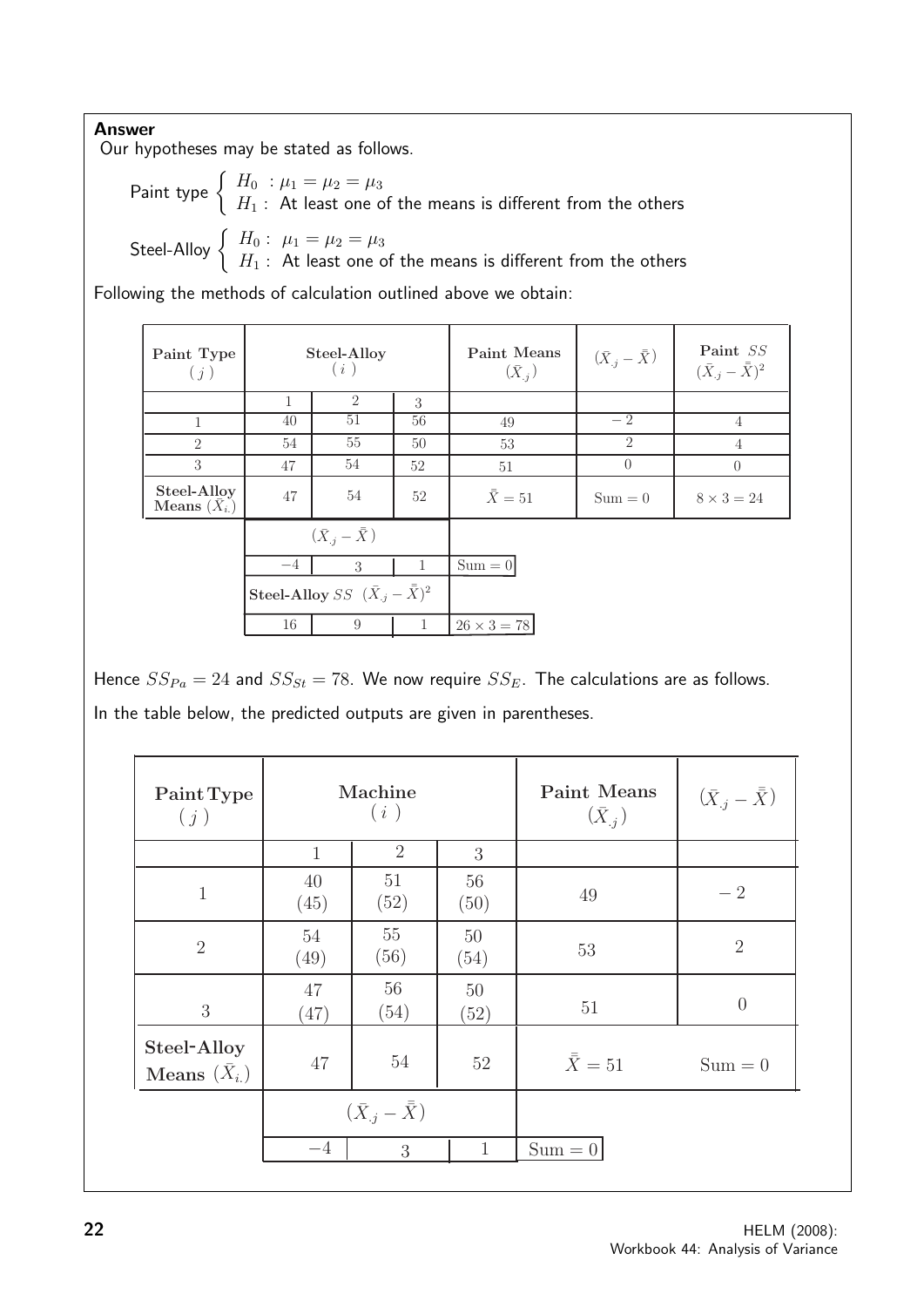

#### Answers continued

A table of squared residuals is easily obtained as

| Paint             | <b>Steel</b>    |   |                 |  |
|-------------------|-----------------|---|-----------------|--|
| $\left( j\right)$ | (i)             |   |                 |  |
|                   | 1               | 2 | 3               |  |
|                   | 25              |   | 36              |  |
| $\mathfrak{D}$    | $\overline{25}$ |   | $\overline{16}$ |  |
| ર                 |                 |   |                 |  |

Hence the residual sum of squares is  $SS_E = 112$ . The total sum of squares is given by subtracting  $\overline{X} = 51$  from each table member and squaring to obtain

| Paint        | <b>Steel</b> |    |    |  |  |
|--------------|--------------|----|----|--|--|
| (i)          | (i)          |    |    |  |  |
|              |              | 2  | 3  |  |  |
|              | 121          | O  | 25 |  |  |
| 2            | a            | 16 |    |  |  |
| $\mathbf{c}$ | 16           | 25 |    |  |  |

The total sum of squares is  $SS_T = 214$ . We should now check to see that  $SS_T = SS_{Pa} + SS_{St} + SS_E$ . Substitution gives  $214 = 24 + 78 + 112$  which is correct.

The values of  $F$  are calculated as shown in the ANOVA table below.

| Source of<br>Variation                                            | Sum of Squares<br><b>SS</b> | Degrees of<br>Freedom | Mean Square<br>MS            | Value of<br>F Ratio                           |
|-------------------------------------------------------------------|-----------------------------|-----------------------|------------------------------|-----------------------------------------------|
| Between samples<br>( due to treatment A,<br>say, paint)           | 24                          | $\overline{2}$        | $MS_A = \frac{24}{12} = 12$  | $F = \frac{12}{28}$<br>= 0.429                |
| Between samples<br>( due to treatment B,<br>$say, Steel - Alloy)$ | 78                          | $\overline{2}$        | $MS_B = \frac{78}{2} = 39$   | $=\frac{39}{28}$<br>= 1.393<br>$\overline{F}$ |
| Within samples<br>$(due\ to\ chance\ errors)$                     | 112                         | $\overline{4}$        | $M S_E = \frac{112}{4} = 28$ |                                               |
| <b>Totals</b>                                                     | 214                         | 8                     |                              |                                               |

From the F-tables the critical values of  $F_{2,4} = 6.94$  and since both of the calculated F values are less than 6.94 we conclude that we do not have sufficient evidence to reject either null hypothesis.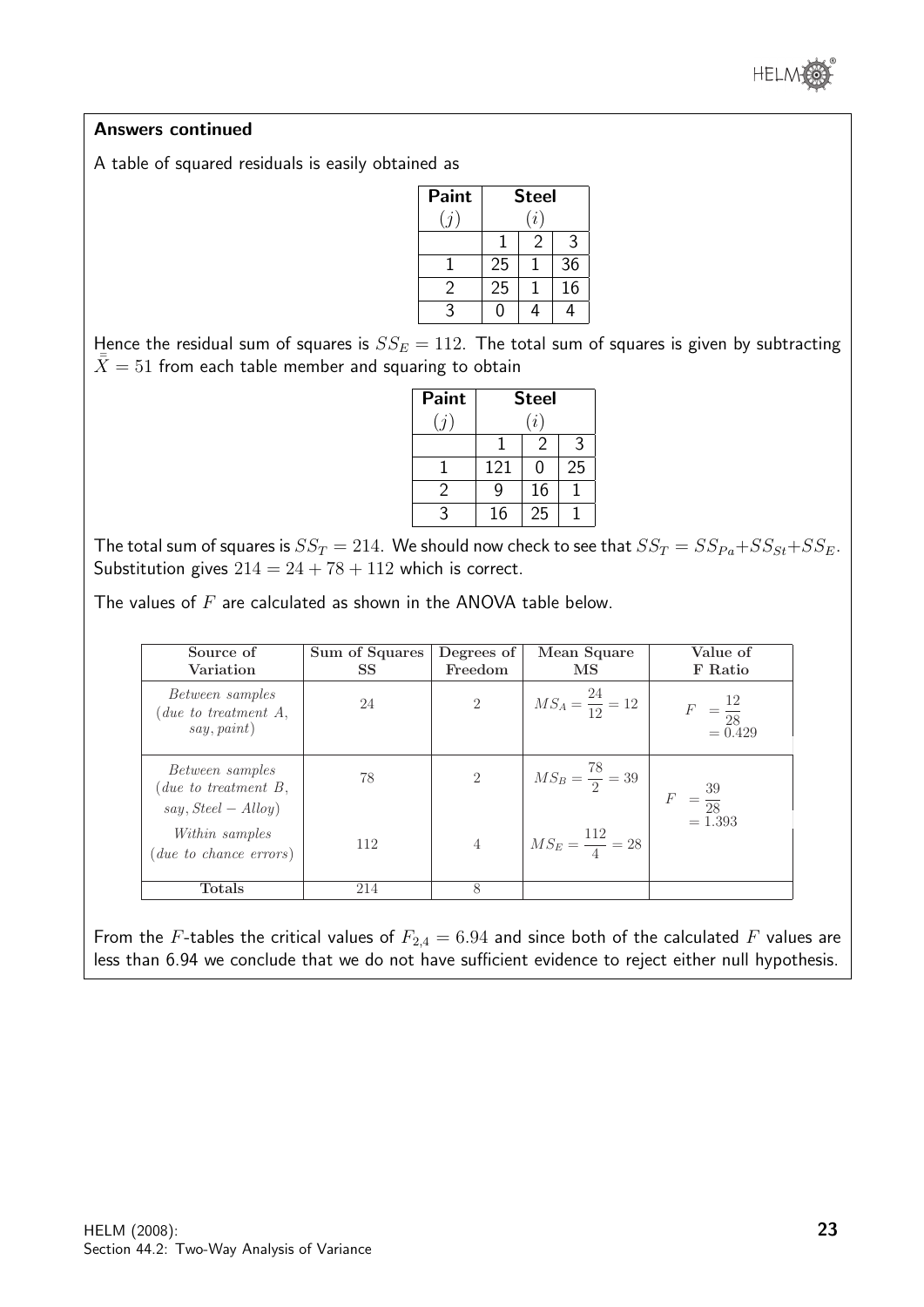# **2. Two-way ANOVA with interaction**

The previous subsection looked at two-way ANOVA under the assumption that there was no interaction between the factors  $A$  and  $B$ . We will now look at the developments of two-way ANOVA to take into account possible interaction between the factors under consideration. The following analysis allows us to test to see whether we have sufficient evidence to reject the null hypothesis that the amount of interaction is effectively zero.

To see how we might consider interaction between factors A and B taking place, look at the following table which represents observations involving a two-factor experiment.

|                 | <b>Factor B</b> |   |   |    |    |
|-----------------|-----------------|---|---|----|----|
| <b>Factor A</b> |                 |   |   |    |    |
|                 |                 | ৸ |   |    | 19 |
|                 |                 | 6 | ႒ | 10 | 13 |
|                 |                 |   |   |    | 15 |

A brief inspection of the numbers in the five columns reveals that there is a constant difference between any two rows as we move from column to column. Similarly there is a constant difference between any two columns as we move from row to row. While the data are clearly contrived, it does illustrate that in this case that no interaction arises from variations in the differences between either rows or columns. Real data do not exhibit such behaviour in general of course, and we expect differences to occur and so we must check to see if the differences are large enough to provide sufficient evidence to reject the null hypothesis that the amount of interaction is effectively zero.

#### Notation

Let a represent the number of 'levels' present for factor A, denoted  $i = 1, \ldots, a$ .

Let b represent the number of 'levels' present for factor B, denoted  $j = 1, \ldots, b$ .

Let  $n$  represent the number of observations per cell. We assume that it is the same for each cell.

In the table above,  $a = 3$ ,  $b = 5$ ,  $n = 1$ . In the examples we shall consider, n will be greater than 1 and we will be able to check for interaction between the factors.

We suppose that the observations at level i of factor A and level j of factor B are taken from a normal distribution with mean  $\mu_{ij}$ . When we assumed that there was no interaction, we used the additive model

$$
\mu_{ij} = \mu + \alpha_i + \beta_j
$$

So, for example, the difference  $\mu_{i1} - \mu_{i2}$  between the means at levels 1 and 2 of factor B is equal to  $\beta_1 - \beta_2$  and does not depend upon the level of factor A. When we allow interaction, this is not necessarily true and we write

 $\mu_{ij} = \mu + \alpha_i + \beta_j + \gamma_{ij}$ 

Here  $\gamma_{ij}$  is an **interaction effect**. Now  $\mu_{i1} - \mu_{i2} = \beta_1 - \beta_2 + \gamma_{i1} - \gamma_{i2}$  so the difference between two levels of factor  $B$  depends on the level of factor  $A$ .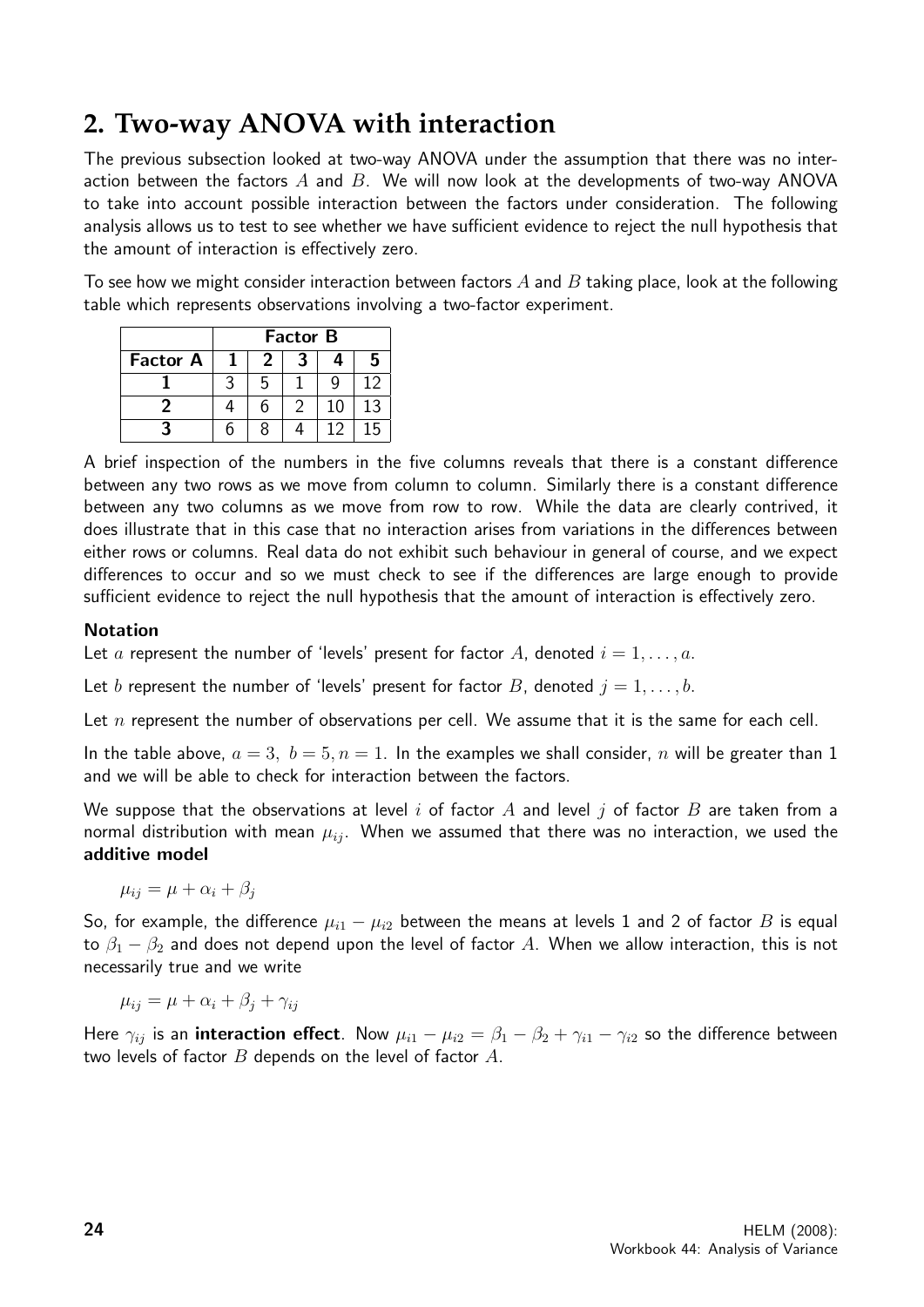# **Fixed and random effects**

Often the levels assigned to a factor will be chosen deliberately. In this case the factors are said to be fixed and we have a fixed effects model. If the levels are chosen at random from a population of all possible levels, the factors are said to be *random* and we have a **random effects model**. Sometimes one factor may be fixed while one may be random. In this case we have a mixed effects model. In effect, we are asking whether we are interested in certain particular levels of a factor (fixed effects) or whether we just regard the levels as a sample and are interested in the population in general (random effects).

#### Calculation method

The data you will be working with will be set out in a manner similar to that shown below.

The table assumes  $n$  observations per cell and is shown along with a variety of totals and means which will be used in the calculations of the various test statistics to follow.

|               | Factor B                      |           |                                    |                        |          |                             |               |
|---------------|-------------------------------|-----------|------------------------------------|------------------------|----------|-----------------------------|---------------|
| Factor A      | Level 1                       | Level 2   |                                    | Level $j$              | $\cdots$ | Level $b$                   | <b>Totals</b> |
|               | $x_{111}$                     | $x_{121}$ |                                    | $x_{1j1}$              |          | $x_{1b1}$                   |               |
| Level 1       | $\langle \frac{1}{2} \rangle$ |           |                                    |                        | .        | $\mathcal{L}$               | $T_{1}$ .     |
|               | $x_{11n}$                     | $x_{12n}$ |                                    | $x_{1jn}$              |          | $\boldsymbol{x}_{1bn}$      |               |
|               | $x_{211}$                     | $x_{221}$ |                                    | $x_{2j1}$              |          | $x_{2b1}$                   |               |
| Level 2       |                               |           |                                    |                        |          |                             | $T_2$ .       |
|               | $x_{21n}$                     | $x_{22n}$ |                                    | $x_{2jn}$              |          | $\boldsymbol{x}_{2bn}$      |               |
|               |                               |           |                                    |                        | .        |                             |               |
|               | $x_{i11}$                     |           | Sum of data in cell                | $x_{ij1}$              |          | $\boldsymbol{x}_{ib1}$      |               |
| Level i       | $\mathbb{R}^n$                |           | $(i,j)$ is $T_{ij} = \sum x_{ijk}$ | $\mathbb{R}^3$         | $\cdots$ | $\mathcal{L}_{\mathcal{L}}$ | $T_{i}$ .     |
|               | $x_{i1n}$                     |           | $k=1$                              | $\boldsymbol{x}_{ijn}$ |          | $\mathcal{X}_{ibn}$         |               |
|               |                               |           |                                    |                        | .        |                             |               |
|               | $x_{a11}$                     | $x_{a21}$ |                                    | $x_{aj1}$              |          | $x_{ab1}$                   |               |
| Level a       |                               |           | $\cdots$                           |                        | $\cdots$ | $\frac{1}{2}$ .             | $T_{a}$ .     |
|               | $x_{a1n}$                     | $x_{a2n}$ |                                    | $x_{ajn}$              |          | $x_{abn}$                   |               |
| <b>Totals</b> | $T_{\cdot 1}$ .               | $T_{.2}$  |                                    | $T_{\cdot j}$ .        |          | $T_{\cdot b}$ .             | $T_{\cdots}$  |

**Notes** 

(a)  $T_{\ldots}$  represents the grand total of the data values so that

$$
T... = \sum_{j=1}^{b} T_{\cdot j} = \sum_{i=1}^{a} T_{i} = \sum_{i=1}^{a} \sum_{j=1}^{b} \sum_{k=1}^{n} x_{ijk}
$$

- (b)  $T_i$  represents the total of the data in the *i*th row.
- (c)  $T_{i}$  represents the total of the data in the *j*th column.
- (d) The total number of data entries is given by  $N = nab$ .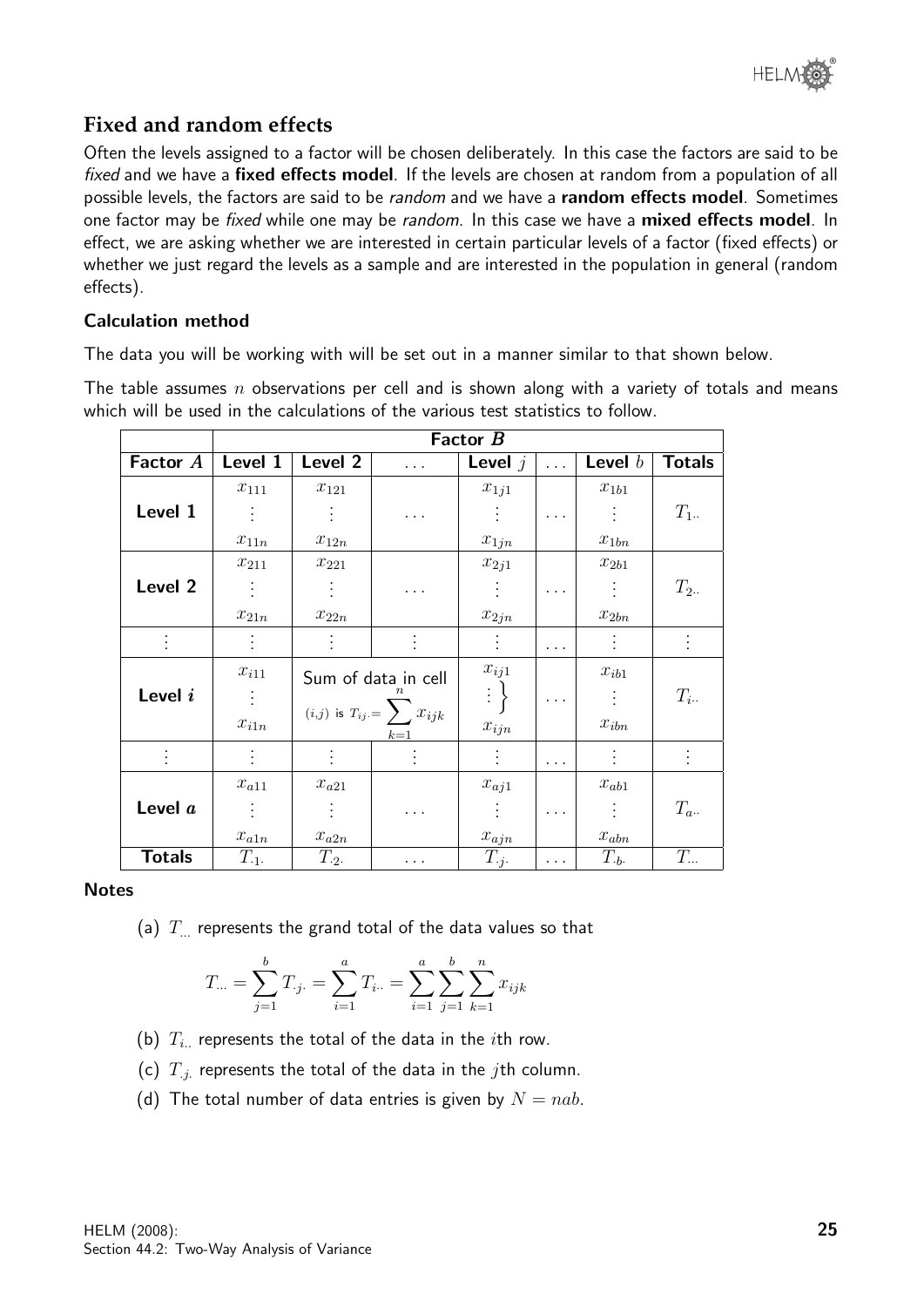#### Partitioning the variation

We are now in a position to consider the partition of the total sum of the squared deviations from the overall mean which we estimate as

$$
\overline{\overline{\overline{x}}} = \frac{T_{\dots}}{N}
$$

The total sum of the squared deviations is

$$
\sum_{i=1}^{a} \sum_{j=1}^{b} \sum_{k=1}^{n} (x_{ijk} - \overline{\overline{x}})^2
$$

and it can be shown that this quantity can be written as

$$
SS_T = SS_A + SS_B + SS_{AB} + SS_E
$$

where  $SS_T$  is the total sum of squares given by

$$
SS_T = \sum_{i=1}^{a} \sum_{j=1}^{b} \sum_{k=1}^{n} x_{ijk}^2 - \frac{T_{\cdots}^2}{N};
$$

 $SS_A$  is the sum of squares due to variations caused by factor  $A$  given by

$$
SS_A = \sum_{i=1}^{a} \frac{T_{i \cdot \cdot}^2}{bn} - \frac{T_{\cdot \cdot \cdot}^2}{N}
$$

 $SS_B$  is the sum of squares due to variations caused by factor  $B$  given by

$$
SS_B = \sum_{j=1}^{b} \frac{T_{\cdot j}^2}{an} - \frac{T_{\cdot \cdot \cdot}^2}{N}
$$

Note that bn means  $b \times n$  which is the number of observations at each level of A and an means  $a \times n$  which is the number of observations at each level of B.

 $SS_{AB}$  is the sum of the squares due to variations caused by the interaction of factors  $A$  and  $B$  and is given by

$$
SS_{AB} = \sum_{i=1}^{a} \sum_{j=1}^{b} \frac{T_{ij}^2}{n} - \frac{T_{\cdots}^2}{N} - SS_A - SS_B.
$$

Note that the quantity  $T_{ij.} = \sum^{n} \frac{1}{2\pi i}$  $_{k=1}$  $x_{ijk}$  is the sum of the data in the  $(i,j)^{\sf th}$  cell and that the quantity

 $\sum_{a}$  $i=1$  $\sum$ b  $j=1$  $T_{ij.}^2$ n  $-\frac{T^2}{N}$ N is the sum of the squares between cells.

 $SS_E$  is the sum of the squares due to chance or experimental error and is given by

$$
SS_E = SS_T - SS_A - SS_B - SS_{AB}
$$

The number of degrees of freedom  $(N - 1)$  is partitioned as follows:

|  | $SS_A$   $SS_B$ | νυ                    |  |
|--|-----------------|-----------------------|--|
|  | $a=1$           | $b-1 (a-1)(b-1) N-ab$ |  |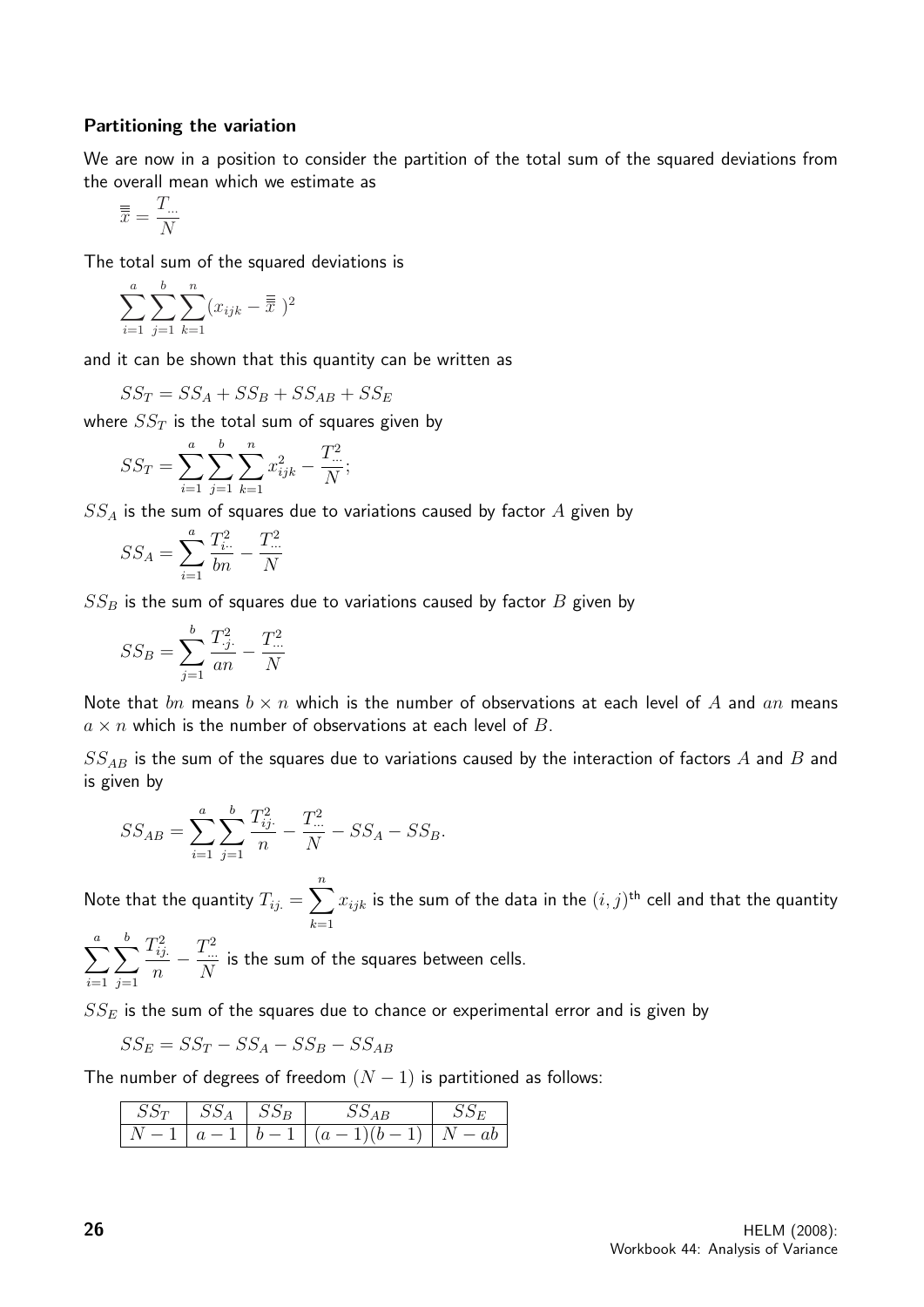Note that there are  $ab - 1$  degrees of freedom between cells and that the number of degrees of freedom for  $SS_{AB}$  is given by

$$
ab - 1 - (a - 1) - (b - 1) = (a - 1)(b - 1)
$$

This gives rise to the following two-way ANOVA tables.

#### Two-Way ANOVA Table - Fixed-Effects Model

| Source of<br><b>Variation</b> | Sum of squares<br><b>SS</b> | Degrees of<br>Freedom | <b>Mean Square</b><br><b>MS</b>                                        | Value of<br><b>F</b> Ratio        |
|-------------------------------|-----------------------------|-----------------------|------------------------------------------------------------------------|-----------------------------------|
| Factor A                      | $SS_A$                      | $(a-1)$               | $MS_A = \frac{SS_A}{(a-1)}$                                            | $F = \frac{MS_A}{MS_E}$           |
|                               |                             |                       |                                                                        |                                   |
| Factor $B$                    | $SS_B$                      | $(b-1)$               | $MS_B = \frac{SS_B}{(b-1)}$                                            | $F = \frac{MS_B}{MS_E}$           |
|                               |                             |                       |                                                                        |                                   |
| Interaction                   | $SS_{AB}$                   | $(a-1) \times (b-1)$  | $MS_{AB} = \frac{SS_{AB}}{(a-1)(b-1)}$<br>$MS_E = \frac{SS_E}{N - ab}$ | $\frac{M S_{AB}}{M S_E}$<br>$F =$ |
| Residual Error                | $SS_E$                      | $(N - ab)$            |                                                                        |                                   |
| <b>Totals</b>                 | $SS_T$                      | $(N - 1)$             |                                                                        |                                   |

#### Two-Way ANOVA Table - Random-Effects Model

| Source of<br><b>Variation</b> | Sum of squares<br>SS | Degrees of<br>Freedom | <b>Mean Square</b><br><b>MS</b>                                           | Value of<br><b>F</b> Ratio  |
|-------------------------------|----------------------|-----------------------|---------------------------------------------------------------------------|-----------------------------|
| Factor $A$                    | $SS_A$               | $(a-1)$               | $MS_A = \frac{SS_A}{(a-1)}$                                               | $F = \frac{MS_A}{MS_{AB}}$  |
|                               |                      |                       |                                                                           |                             |
| Factor $B$                    | $SS_B$               | $(b-1)$               | $MS_B = \frac{SS_B}{(b-1)}$                                               | $F = \frac{MS_B}{MS_{AB}}$  |
|                               |                      |                       |                                                                           |                             |
| Interaction                   | $SS_{AB}$            | $(a-1) \times (b-1)$  | $\frac{MS_{AB} = \frac{SS_{AB}}{(a-1)(b-1)}}{MS_E = \frac{SS_E}{N - ab}}$ | $F = \frac{MS_{AB}}{M S_E}$ |
| Residual Error                | $SS_E$               | $(N - ab)$            |                                                                           |                             |
| <b>Totals</b>                 | $SS_T$               | $N-1$                 |                                                                           |                             |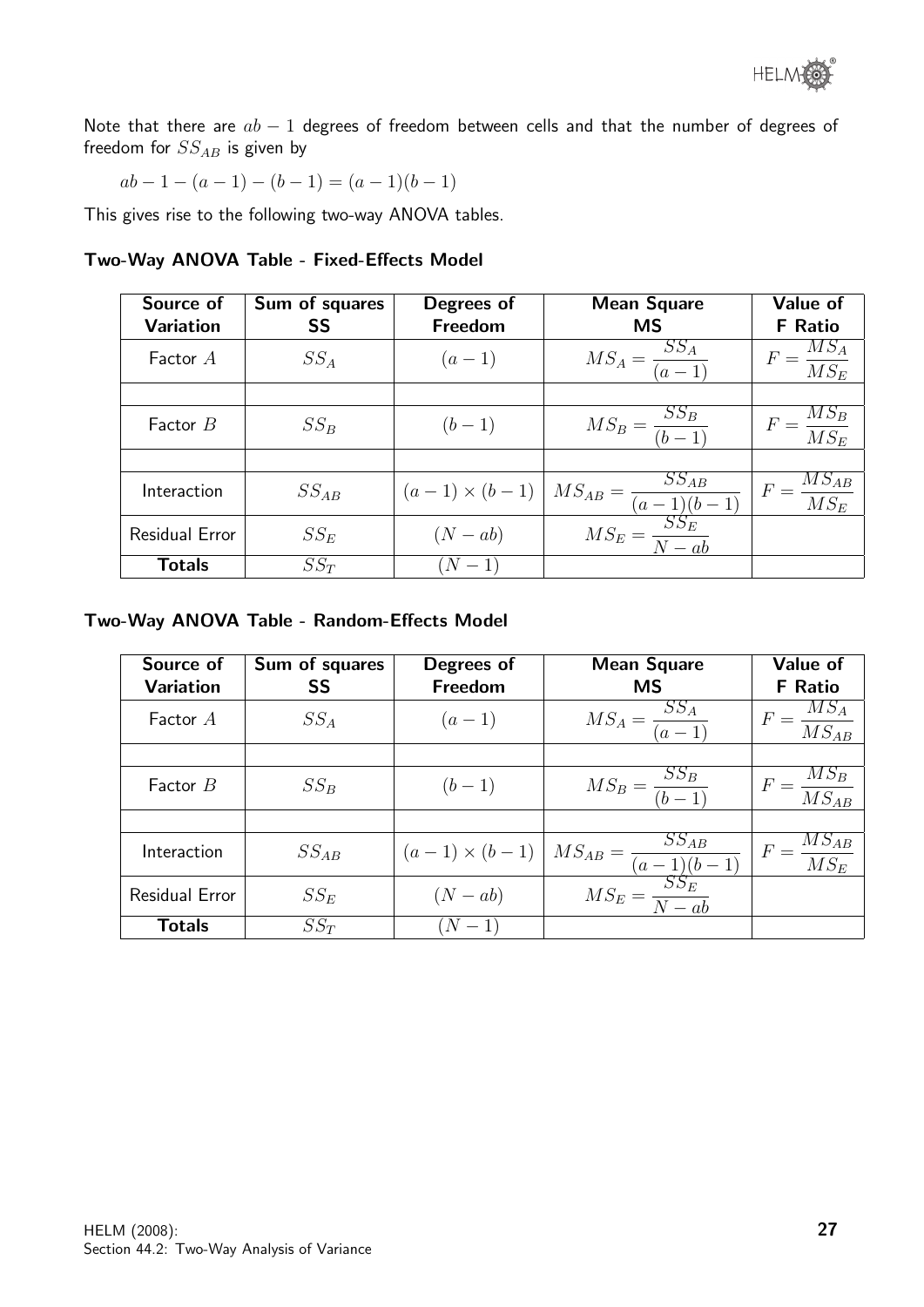## Two-Way ANOVA Table - Mixed-Effects Model

| Source of<br><b>Variation</b> | Sum of squares<br><b>SS</b> | Degrees of<br>Freedom | <b>Mean Square</b><br><b>MS</b>                                           | Value of<br><b>F</b> Ratio              |
|-------------------------------|-----------------------------|-----------------------|---------------------------------------------------------------------------|-----------------------------------------|
| Factor A                      | $SS_A$                      | $(a-1)$               | $MS_A = \frac{SS_A}{(a-1)}$                                               | $\frac{MS_A}{MS_{AB}}$                  |
|                               |                             |                       |                                                                           |                                         |
| Factor $B$                    | $SS_B$                      | $(b-1)$               | $MS_B = \frac{SS_B}{(b-1)}$                                               | $F = \frac{MS_B}{MS_E}$                 |
|                               |                             |                       |                                                                           |                                         |
| Interaction                   | $SS_{AB}$                   | $(a-1) \times (b-1)$  | $\frac{MS_{AB} = \frac{SS_{AB}}{(a-1)(b-1)}}{MS_E = \frac{SS_E}{N - ab}}$ | $MS_{AB}$<br>$F =$<br>$\overline{MS_E}$ |
| Residual Error                | $SS_E$                      | $(N - ab)$            |                                                                           |                                         |
| <b>Totals</b>                 | $SS_T$                      | $N-1$                 |                                                                           |                                         |

Case (i)  $A$  fixed and  $B$  random.

Case (ii) A random and B fixed.

| Source of<br><b>Variation</b> | Sum of squares<br>SS | Degrees of<br>Freedom | <b>Mean Square</b><br><b>MS</b>                                           | Value of<br><b>F</b> Ratio  |
|-------------------------------|----------------------|-----------------------|---------------------------------------------------------------------------|-----------------------------|
| Factor $A$                    | $SS_A$               | $(a-1)$               | $MS_A = \frac{SS_A}{(a-1)}$                                               | $F = \frac{MS_A}{MS_E}$     |
|                               |                      |                       |                                                                           |                             |
| Factor $B$                    | $SS_B$               | $(b-1)$               | $MS_B = \frac{SS_B}{(b-1)}$                                               | $F = \frac{MS_B}{MS_{AB}}$  |
|                               |                      |                       |                                                                           |                             |
| Interaction                   | $SS_{AB}$            | $(a-1) \times (b-1)$  | $\frac{MS_{AB} = \frac{SS_{AB}}{(a-1)(b-1)}}{MS_E = \frac{SS_E}{N - ab}}$ | $F = \frac{MS_{AB}}{M S_E}$ |
| Residual Error                | $SS_E$               | $(N - ab)$            |                                                                           |                             |
| <b>Totals</b>                 | $SS_T$               | $(N-1)$               |                                                                           |                             |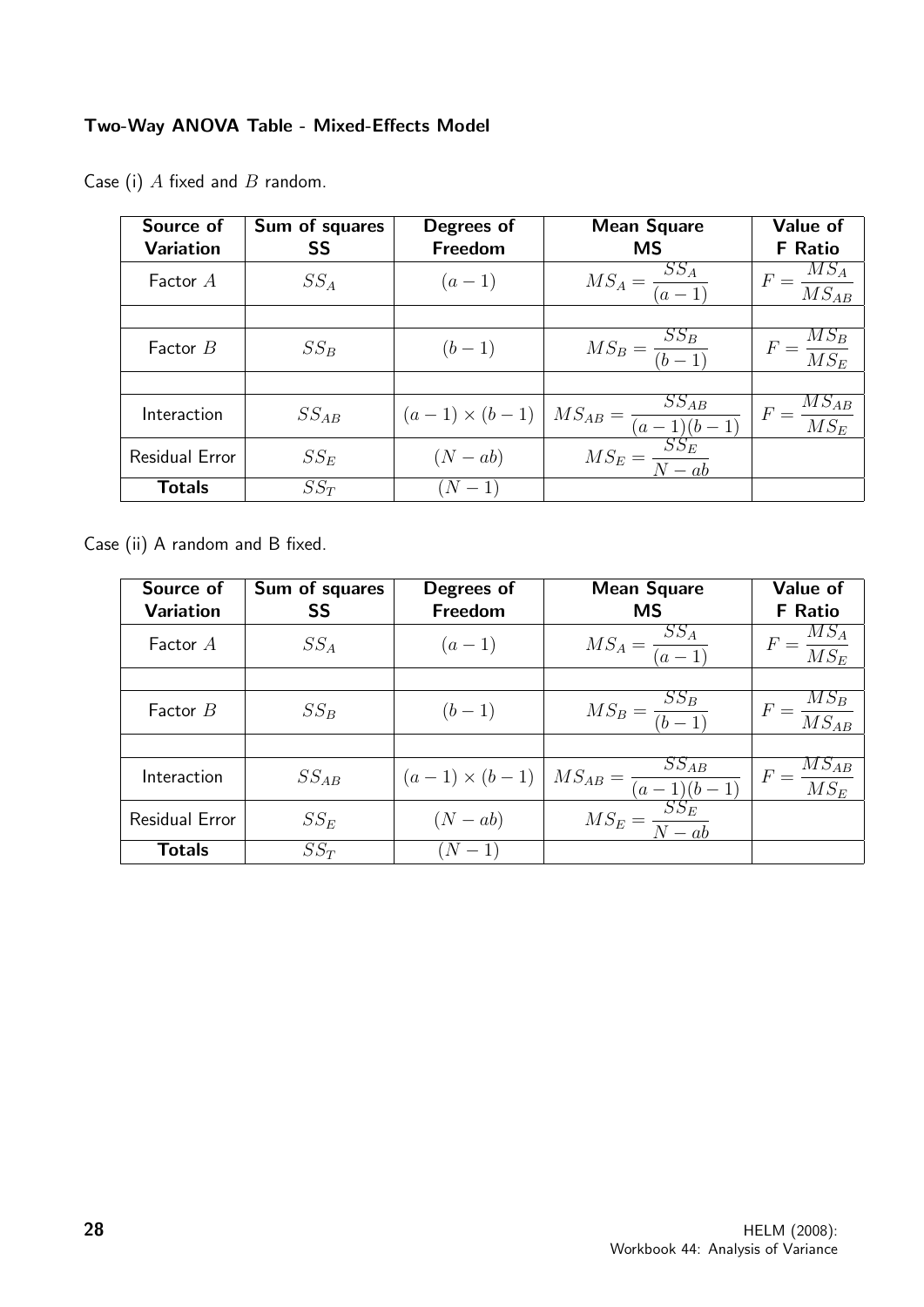

# **Example 1**

In an experiment to compare the effects of weathering on paint of three different types, two identical surfaces coated with each type of paint were exposed in each of four environments. Measurements of the degree of deterioration were made as follows.

|                                                                         |  | Environment 1 Environment 2 Environment 3 Environment 4                             |  |  |
|-------------------------------------------------------------------------|--|-------------------------------------------------------------------------------------|--|--|
|                                                                         |  | <b>Paint A</b>   10.89    10.74    9.94    11.25    9.88    10.13    14.11    12.84 |  |  |
| <b>Paint B</b>   12.28 13.11 14.45 11.17 11.29 11.10 13.44 11.37        |  |                                                                                     |  |  |
| <b>Paint C</b>   10.68  10.30  10.89  10.97  10.61  11.00  12.22  11.32 |  |                                                                                     |  |  |

Making the assumptions of normality, independence and equal variance, derive the appropriate ANOVA tables and state the conclusions which may be drawn at the 5% level of significance in the following cases.

- (a) The types of paint and the environments are chosen deliberately because the interest is in these paints and these environments.
- (b) The types of paint are chosen deliberately because the interest is in these paints but the environments are regarded as a sample of possible environments.
- (c) The types of paint are regarded as a random sample of possible paints and the environments are regarded as a sample of possible environments.

## Solution

We know that case (a) is described as a fixed-effects model, case (b) is described as a mixed-effects model (paint type fixed) and case (c) is described as a random-effects model. In all three cases the calculations necessary to find  $MS_P$  (paints),  $MS_N$  (environments),  $MS_P$  and  $MS_N$  are identical. Only the calculation and interpretation of the test statistics will be different. The calculations are shown below.

Subtracting 10 from each observation, the data become:

|         |              | Environment 1 | Environment 2 |      | Environment 3          |      | Environment 4          |      | Total |
|---------|--------------|---------------|---------------|------|------------------------|------|------------------------|------|-------|
| Paint A | 0.89         | 0.74          | $-0.06$       | 1.25 | $-0.12$                | 0.13 | 4.11                   | 2.84 | 9.78  |
|         | (total 1.63) |               | (total 1.19)  |      | $(total\ 0.01)$        |      | (total 6.95)           |      |       |
| Paint B | 2.28         | 3.11          | 4.45          | 1.17 | 1.29                   | 1.10 | 3.44                   | 1.37 | 18.21 |
|         | (total 5.39) |               | (total 5.62)  |      | (total 2.39)           |      | $(\text{total } 4.81)$ |      |       |
| Paint C | 0.68         | 0.30          | 0.89          | 0.97 | 0.61                   | 1.00 | 2.22                   | 1.32 | 7.99  |
|         | (total 0.98) |               | (total 1.86)  |      | $(\text{total } 1.61)$ |      | (total 3.54)           |      |       |
| Total   | 8.00         |               | 8.67          |      | 4.01                   |      | 15.30                  |      | 35.98 |

The total sum of squares is

$$
SS_T = 0.89^2 + 0.74^2 + \ldots + 1.32^2 - \frac{35.98^2}{24} = 36.910
$$

We can simplify the calculation by finding the between samples sum of squares

$$
SS_S = \frac{1}{2}(1.63^2 + 5.39^2 + \dots + 3.54^2) - \frac{35.98^2}{24} = 26.762
$$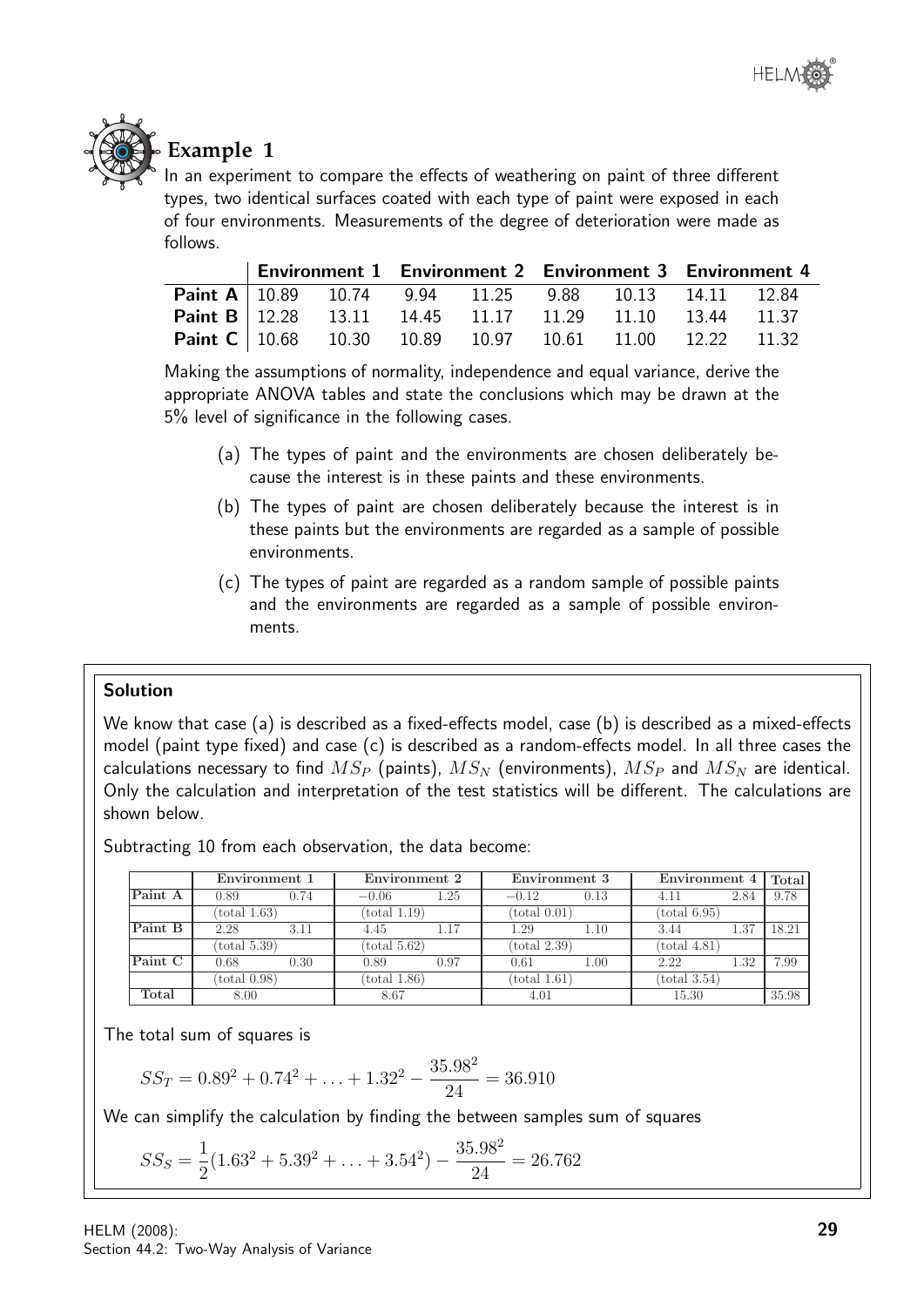## Solution (contd.)

Sum of squares for paints is

$$
SS_P = \frac{1}{8}(9.78^2 + 18.15^2 + 7.99^2) - \frac{35.98^2}{24} = 7.447
$$

Sum of squares for environments is

$$
SS_N = \frac{1}{6}(8.00^2 + 8.67^2 + 3.98^2 + 15.30^2) - \frac{35.98^2}{24} = 10.950
$$

So the interaction sum of squares is  $SS_{PN} = SS_S - SS_P - SS_N = 8.365$  and

the residual sum of squares is  $SS_E = SS_T - SS_S = 10.148$  The results are combined in the following ANOVA table

|                           | Deg. of        | Sum of         | Mean   | Variance          | Variance          | Variance Ratio    |
|---------------------------|----------------|----------------|--------|-------------------|-------------------|-------------------|
|                           | Freedom        | <b>Squares</b> | Square | Ratio (fixed)     | Ratio (mixed)     | (random)          |
| Paints                    | $\overline{2}$ | 7.447          | 3.724  | 4.40              | 2.67              | 2.67              |
|                           |                |                |        | $F_{2,12} = 3.89$ | $F_{2,6} = 5.14$  | $F_{2,6} = 5.14$  |
| Environments              | 3              | 10.950         | 3.650  | 4.31              | 4.31              | 2.61              |
|                           |                |                |        | $F_{3,12} = 3.49$ | $F_{3,12} = 3.49$ | $F_{3,6} = 4.76$  |
| Interaction               | 6              | 8.365          | 1.394  | 1.65              | 1.65              | 1.65              |
|                           |                |                |        | $F_{6,12} = 3.00$ | $F_{6,12} = 3.00$ | $F_{6,12} = 3.00$ |
| Treatment<br>combinations | 11             | 26.762         | 2.433  |                   |                   |                   |
| Residual                  | 12             | 10.148         | 0.846  |                   |                   |                   |
| Total                     | 23             | 36.910         |        |                   |                   |                   |

The following conclusions may be drawn. There is insufficient evidence to support the interaction hypothesis in any case. Therefore we can look at the tests for the main effects.

Case (a) Since  $4.40 > 3.89$  we have sufficient evidence to conclude that paint type affects the degree of deterioration. Since  $4.07 > 3.49$  we have sufficient evidence to conclude that environment affects the degree of deterioration.

Case (b) Since  $2.67 < 5.14$  we do not have sufficient evidence to reject the hypothesis that paint type has no effect on the degree of deterioration. Since  $4.07 > 3.49$  we have sufficient evidence to conclude that environment affects the degree of deterioration.

Case (c) Since  $2.67 < 5.14$  we do not have sufficient evidence to reject the hypothesis that paint type has no effect on the degree of deterioration. Since  $2.61 < 4.76$  we do not have sufficient evidence to reject the hypothesis that environment has no effect on the degree of deterioration.

If the test for interaction had given a significant result then we would have concluded that there was an interaction effect. Therefore the differences between the average degree of deterioration for different paint types would have depended on the environment and there might have been no overall 'best paint type'. We would have needed to compare combinations of paint types and environments. However the relative sizes of the mean squares would have helped to indicate which effects were most important.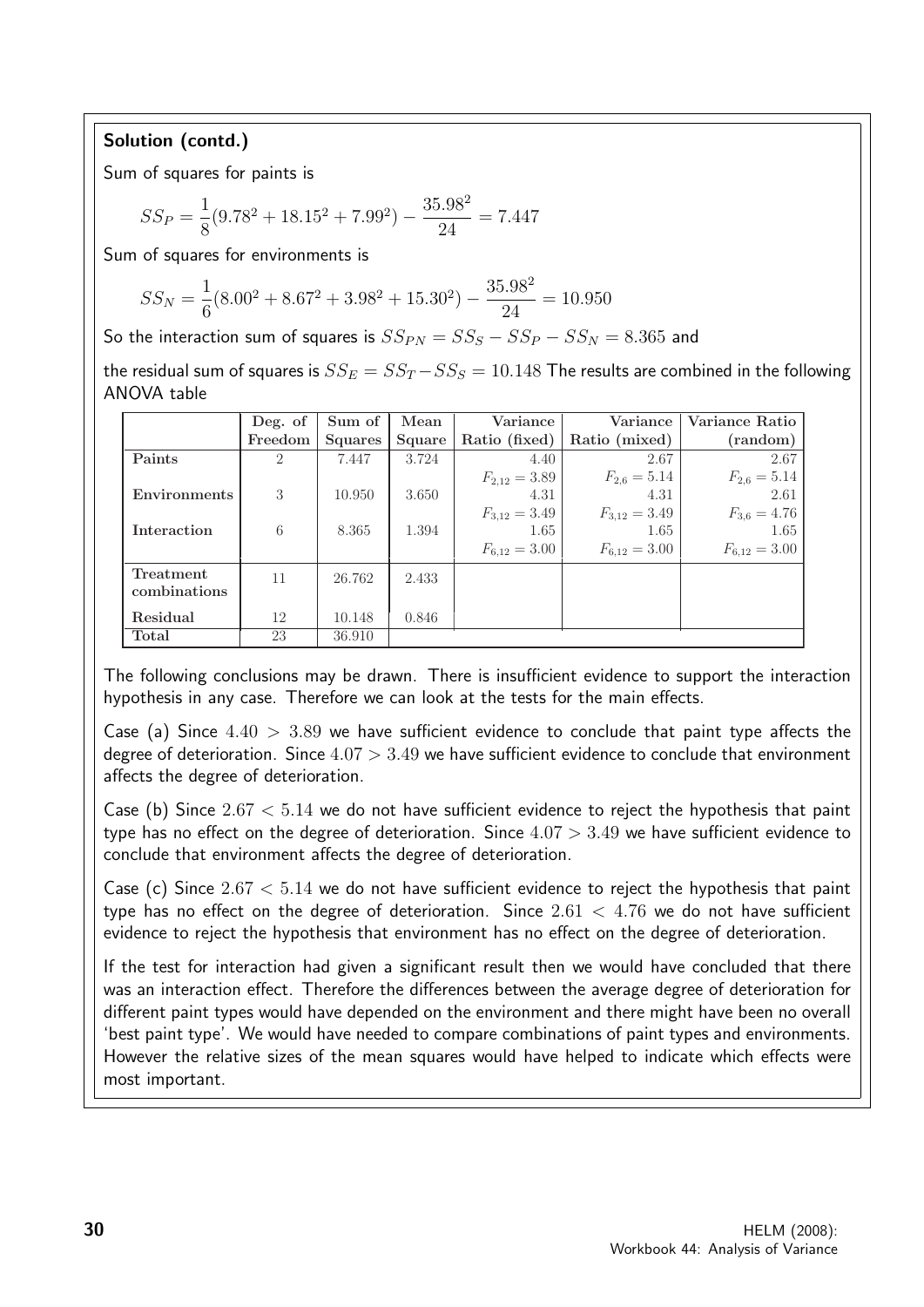

A motor company wishes to check the influences of tyre type and shock absorber settings on the roadholding of one of its cars. Two types of tyre are selected from the tyre manufacturer who normally provides tyres for the company's new vehicles. A shock absorber with three possible settings is chosen from a range of shock absorbers deemed to be suitable for the car. An experiment is conducted by conducting roadholding tests using each tyre type and shock absorber setting. The (coded) data resulting from the experiment are given below.

| <b>Factor</b> | <b>Shock Absorber Setting</b> |                                   |    |  |  |  |
|---------------|-------------------------------|-----------------------------------|----|--|--|--|
| <b>Tyre</b>   |                               | B1=Comfort   B2=Normal   B3=Sport |    |  |  |  |
|               |                               |                                   |    |  |  |  |
| Type A1       |                               |                                   |    |  |  |  |
|               |                               |                                   | 12 |  |  |  |
|               |                               | 10                                | 12 |  |  |  |
| Type A2       |                               |                                   | 10 |  |  |  |
|               |                               |                                   |    |  |  |  |

Decide whether an appropriate model has random-effects, mixed-effects or fixedeffects and derive the appropriate ANOVA table. State clearly any conclusions that may be drawn at the 5% level of significance.

#### Your solution

Do the calculations on separate paper and use the space here and on the following page for your summary and conclusions.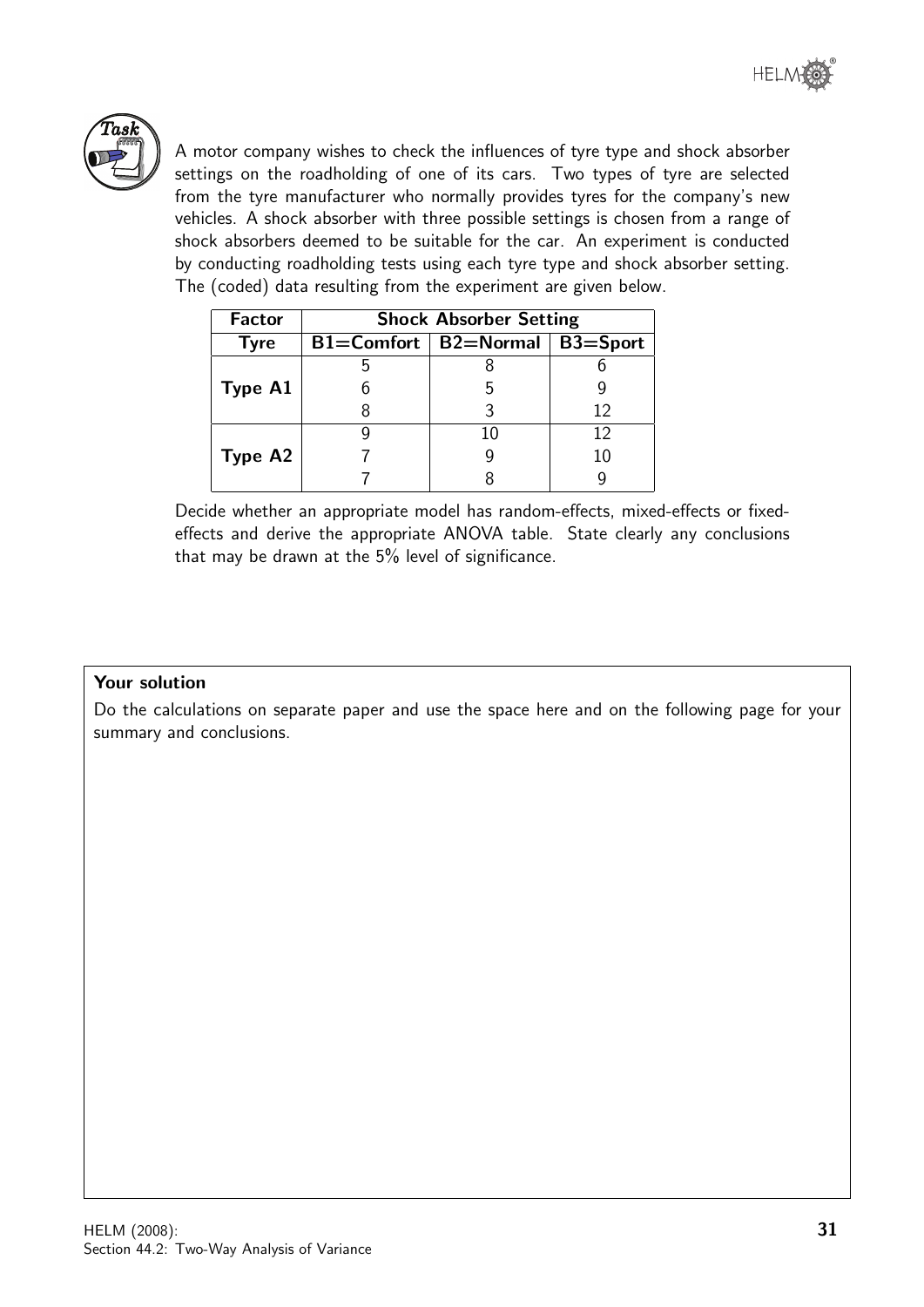#### Answer

We know that both the tyres and the shock absorbers are not chosen at random from populations consisting of all possible tyre types and shock absorber types so that their influence is described by a fixed-effects model. The calculations necessary to find  $MS_A, MS_B, MS_{AB}$  and  $MS_E$  are shown below.

|                | Β1            | <b>B2</b>                                               | B <sub>3</sub> | <b>Totals</b>                                                        |
|----------------|---------------|---------------------------------------------------------|----------------|----------------------------------------------------------------------|
|                | 5             | 8                                                       | 6              |                                                                      |
| $\mathsf{A}1$  | 6             | 5                                                       | 9              |                                                                      |
|                | 8             | 3                                                       | 12             |                                                                      |
|                | $T_{11} = 19$ | $T_{12} = 16$                                           | $ T_{13}=27 $  | $T_{1} = 62$                                                         |
|                |               | 10                                                      | 12             |                                                                      |
| A <sub>2</sub> |               |                                                         | 10             |                                                                      |
|                |               | 8                                                       | 9              |                                                                      |
|                |               | $T_{21} = 23   T_{22} = 27   T_{23} = 31   T_{23} = 81$ |                |                                                                      |
|                |               |                                                         |                | <b>Totals</b> $T_{.1} = 42   T_{.2} = 43   T_{.3} = 58   T_{} = 143$ |

The sums of squares calculations are:

$$
SS_T = \sum_{i=1}^{2} \sum_{j=1}^{3} \sum_{k=1}^{3} x_{ijk}^2 - \frac{T_{\dots}^2}{N} = 5^2 + 6^2 + \dots + 10^2 + 9^2 - \frac{143^2}{18} = 1233 - \frac{143^2}{18} = 96.944
$$
  
\n
$$
SS_A = \sum_{i=1}^{2} \frac{T_{i\cdot}^2}{bn} - \frac{T_{\dots}^2}{N} = \frac{62^2 + 81^2}{3 \times 3} - \frac{143^2}{18} = \frac{10405}{9} - \frac{143^2}{18} = 20.056
$$
  
\n
$$
SS_B = \sum_{j=1}^{3} \frac{T_{\cdot j}^2}{an} - \frac{T_{\dots}^2}{N} = \frac{42^2 + 43^2 + 58^2}{2 \times 3} - \frac{143^2}{18} = \frac{6977}{6} - \frac{143^2}{18} = 26.778
$$
  
\n
$$
SS_{AB} = \sum_{i=1}^{2} \sum_{j=1}^{3} \frac{T_{ij}^2}{n} - \frac{T_{\dots}^2}{N} - SS_A - SS_B = \frac{19^2 + \dots + 31^2}{3} - \frac{143^2}{18} - 20.056 - 26.778
$$
  
\n
$$
= \frac{3565}{3} - \frac{143^2}{18} - 20.056 - 26.778 = 5.444
$$
  
\n
$$
SS_E = SS_T - SS_A - SS_B - SS_{AB} = 96.944 - 20.056 - 26.778 - 5.444 = 44.666
$$

The results are combined in the following ANOVA table.

| <b>Source</b>      | <b>SS</b> | <b>DoF</b>     | $\overline{MS}$ | (Fixed)<br>$\bm{F}$         | $F$ (Fixed)       |
|--------------------|-----------|----------------|-----------------|-----------------------------|-------------------|
| <b>Factor</b>      | 20.056    | 1              | 20.056          | $MS_A$<br>$MS_E$            | 5.39              |
| $\boldsymbol{A}$   |           |                |                 |                             | $F_{1,12} = 4.75$ |
| <b>Factor</b>      | 26.778    | $\overline{2}$ | 13.389          | $\overline{MS_B}$<br>$MS_E$ | 3.60              |
| B                  |           |                |                 |                             | $F_{2,12} = 3.89$ |
| <b>Interaction</b> | 5.444     | $\overline{2}$ | 2.722           | $MS_{AB}$<br>$MS_E$         | 0.731             |
| AB                 |           |                |                 |                             | $F_{2,12} = 3.89$ |
| <b>Residual</b>    | 44.666    | 12             | 3.722           |                             |                   |
| E                  |           |                |                 |                             |                   |
| <b>Totals</b>      | 96.944    | 17             |                 |                             |                   |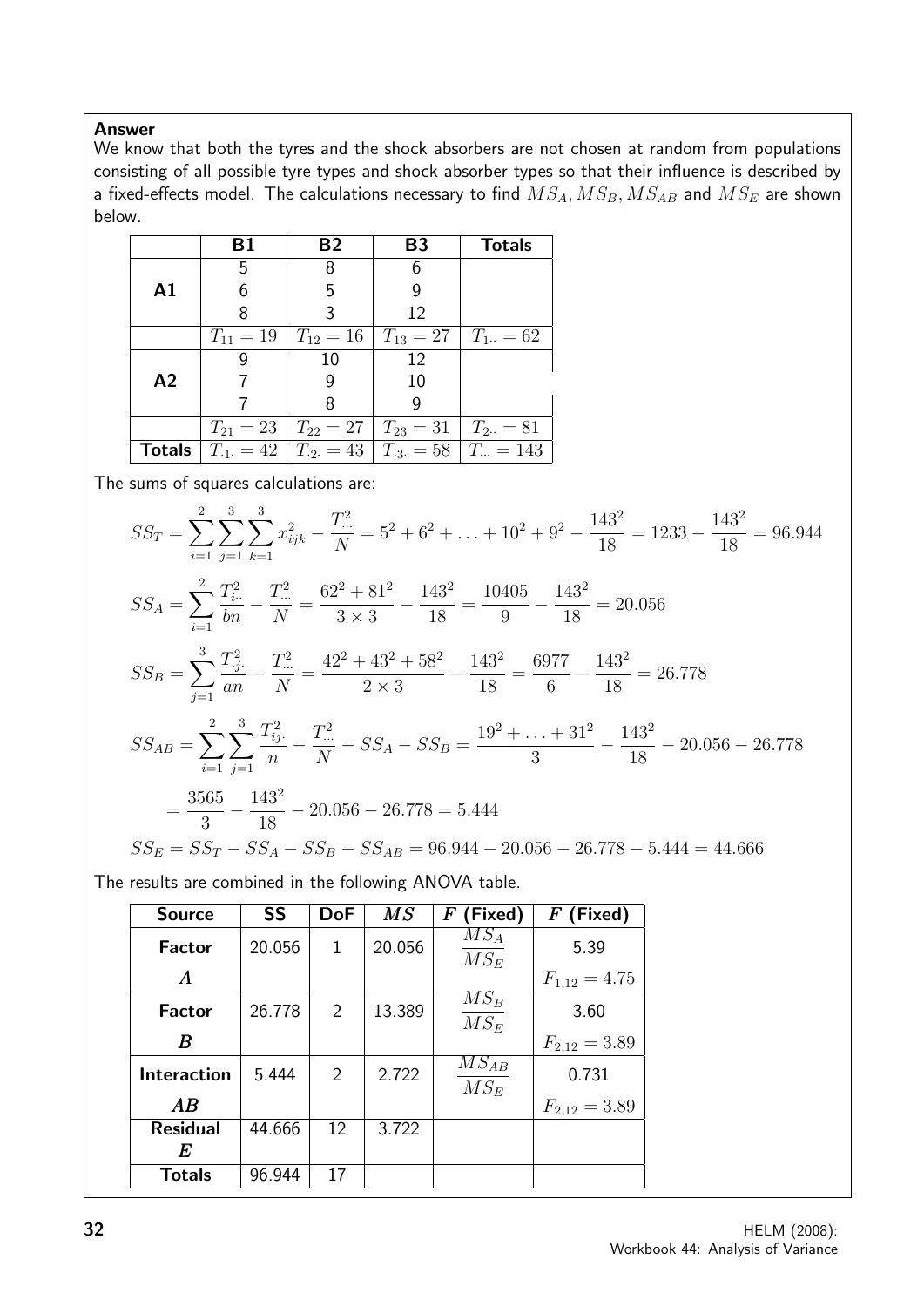

#### Answer

The following conclusions may be drawn:

Interaction: There is insufficient evidence to support the hypothesis that interaction takes place between the factors.

Factor A: Since  $5.39 > 4.75$  we have sufficient evidence to reject the hypothesis that tyre type does not affect the roadholding of the car.

Factor B: Since  $3.60 < 3.89$  we do not have sufficient evidence to reject the hypothesis that shock absorber settings do not affect the roadholding of the car.



The variability of a measured characteristic of an electronic assembly is a source of trouble for a manufacturer with global manufacturing and sales facilities. To investigate the possible influences of assembly machines and testing stations on the characteristic, an engineer chooses three testing stations and three assembly machines from the large number of stations and machines in the possession of the company. For each testing station - assembly machine combination, three observations of the characteristic are made.

The (coded) data resulting from the experiment are given below.

| <b>Factor</b>           | <b>Testing Station</b> |           |           |
|-------------------------|------------------------|-----------|-----------|
| <b>Assembly Machine</b> | <b>B1</b>              | <b>B2</b> | <b>B3</b> |
|                         | 2.3                    | 3.7       | 3.1       |
| $\mathbf{A}1$           | 3.4                    | 2.8       | 3.2       |
|                         | 3.5                    | 3.7       | 3.5       |
|                         | 3.5                    | 3.9       | 3.3       |
| A <sub>2</sub>          | 2.6                    | 3.9       | 3.4       |
|                         | 3.6                    | 3.4       | 3.5       |
|                         | 2.4                    | 3.5       | 2.6       |
| A <sub>3</sub>          | 2.7                    | 3.2       | 2.6       |
|                         | 2.8                    | 3.5       | 2.5       |

Decide whether an appropriate model has random-effects, mixed-effects or fixedeffects and derive the appropriate ANOVA table.

State clearly any conclusions that may be drawn at the 5% level of significance.

#### Your solution

Do the calculations on separate paper and use the space here and on the following page for your summary and conclusions.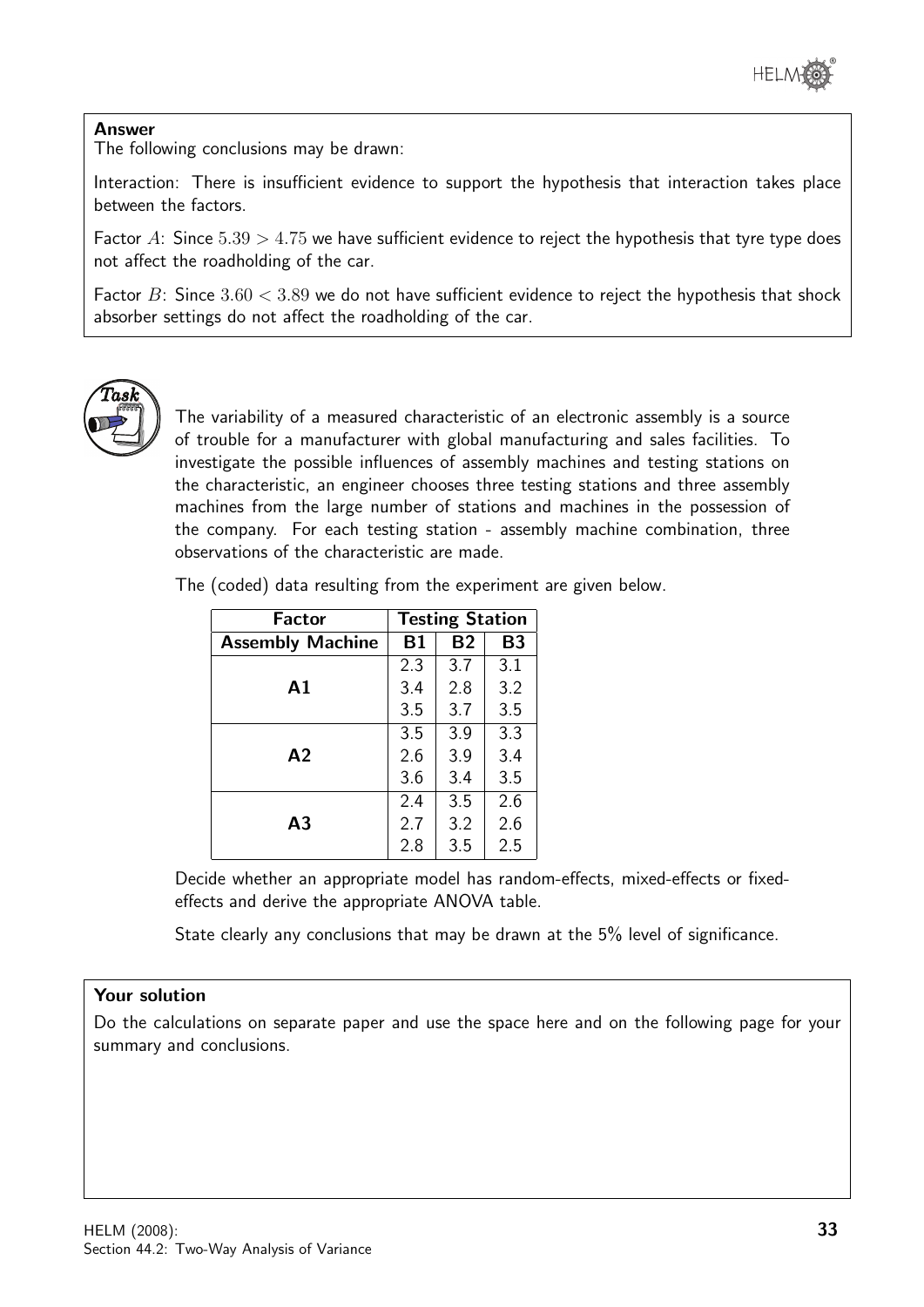#### Your solution contd.

#### Answer

Both the machines and the testing stations are effectively chosen at random from populations consisting of all possible types so that their influence is described by a random-effects model. The calculations necessary to find  $MS_A, MS_B, MS_{AB}$  and  $MS_E$  are shown below.

|                | Β1              | <b>B2</b>        | <b>B3</b>                         | <b>Totals</b>  |
|----------------|-----------------|------------------|-----------------------------------|----------------|
|                | 2.3             | 3.7              | 3.1                               |                |
| $\mathbf{A1}$  | 3.4             | 2.8              | 3.2                               |                |
|                | 3.5             | 3.7              | 3.5                               |                |
|                | $T_{11} = 9.2$  | $T_{12} = 10.2$  | $T_{13} = 9.8$                    | $T_{1} = 29.2$ |
|                | 3.5             | 3.9              | 3.3                               |                |
| A2             | 2.6             | 3.9              | 3.4                               |                |
|                | 3.6             | 3.4              | 3.5                               |                |
|                | $T_{21} = 9.7$  | $T_{22} = 11.2$  | $T_{23} = 10.2$                   | $T_{2} = 31.1$ |
|                | 2.4             | 3.5              | 2.6                               |                |
| A <sub>3</sub> | 2.7             | 3.2              | 2.6                               |                |
|                | 2.8             | 3.5              | 2.5                               |                |
|                | $T_{31} = 7.9$  | $T_{32} = 10.2$  | $T_{33} = 7.7$                    | $T_{3} = 25.8$ |
| <b>Totals</b>  | $T_{11} = 26.8$ | $T_{.2.} = 31.6$ | $T_{.3.} = 27.7 \mid T_{} = 86.1$ |                |

$$
a=3,\ b=3,\ n=3,\ N=27\ \text{and the sums of squares calculations are:}
$$

$$
SS_T = \sum_{i=1}^{3} \sum_{j=1}^{3} \sum_{k=1}^{3} x_{ijk}^2 - \frac{T_{..}^2}{N} = 2.3^2 + 3.4^2 + \dots + 2.6^2 + 2.5^2 - \frac{86.1^2}{27} = 5.907
$$
  
\n
$$
SS_A = \sum_{i=1}^{3} \frac{T_{i..}^2}{bn} - \frac{T_{..}^2}{N} = \frac{29.2^2 + 31.1^2 + 25.8^2}{3 \times 3} - \frac{86.1^2}{27} = 1.602
$$
  
\n
$$
SS_B = \sum_{j=1}^{3} \frac{T_{.j}^2}{an} - \frac{T_{..}^2}{N} = \frac{26.8^2 + 31.6^2 + 27.7^2}{3 \times 3} - \frac{86.1^2}{27} = 1.447
$$
  
\n
$$
SS_{AB} = \sum_{i=1}^{3} \sum_{j=1}^{3} \frac{T_{ij}^2}{n} - \frac{T_{..}^2}{N} - SS_A - SS_B
$$
  
\n
$$
= \frac{9.2^2 + 10.2^2 + \dots + 10.2^2 + 7.7^2}{3} - \frac{86.1^2}{27} - 1.602 - 1.447 = 0.398
$$
  
\n
$$
SS_E = SS_T - SS_A - SS_B - SS_{AB} = 5.907 - 1.602 - 1.447 - 0.398 = 2.46
$$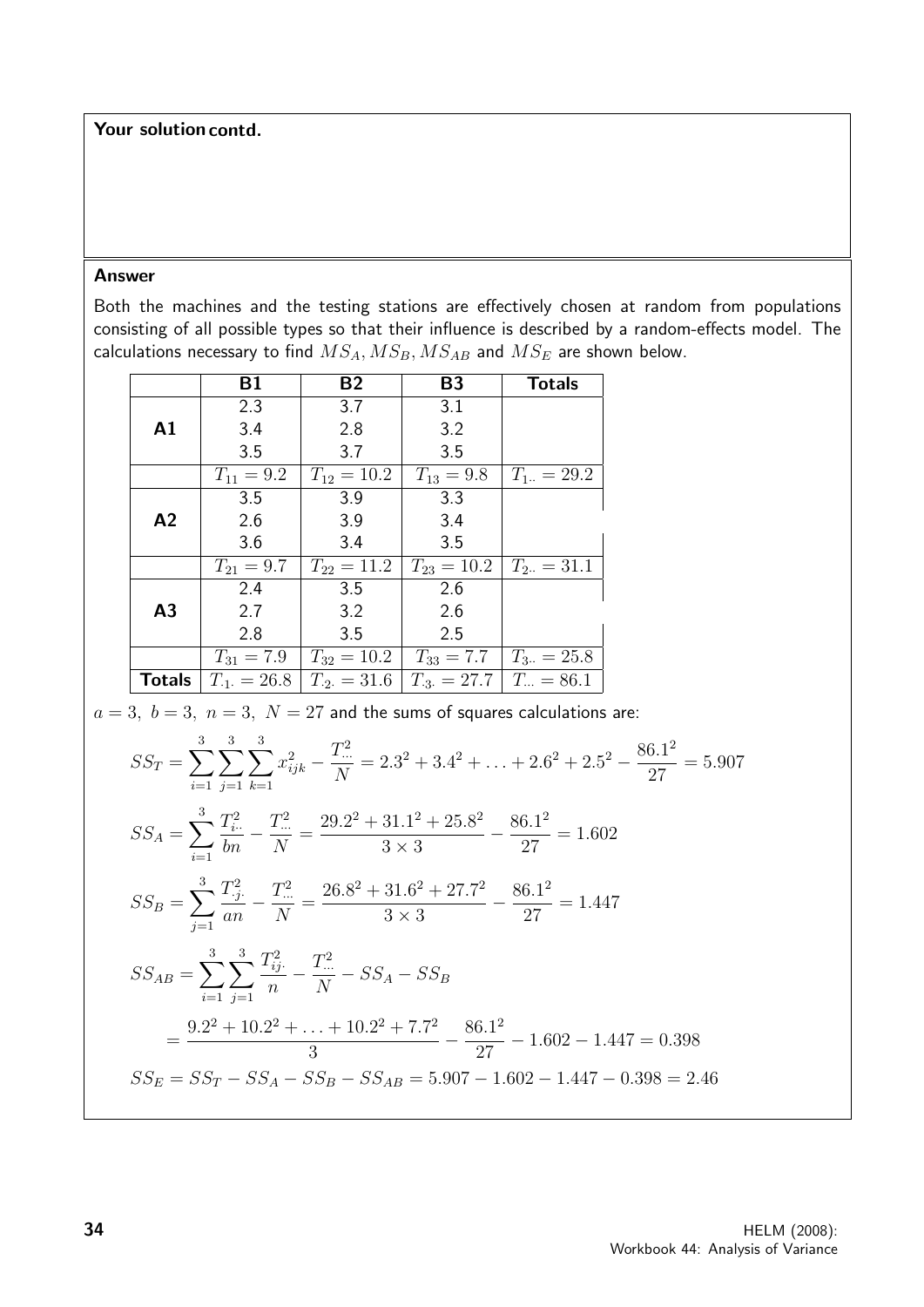

#### Answer continued

| <b>Source</b>      | SS    | DoF | $\overline{MS}$ | (Random)<br>$\bm{F}$           | (Random)<br>$\bm{F}$ |
|--------------------|-------|-----|-----------------|--------------------------------|----------------------|
| Factor             | 1.602 | 2   | 0.801           | $MS_A$<br>$MS_{AB}$            | 8.05                 |
| $\bm{A}$           |       |     |                 |                                | $F_{2,4} = 6.94$     |
| (Machines)         |       |     |                 |                                |                      |
| <b>Factor</b>      | 1.447 | 2   | 0.724           | $\overline{MS_B}$<br>$MS_{AB}$ | 7.28                 |
| B                  |       |     |                 |                                | $F_{2,4} = 6.94$     |
| (Stations)         |       |     |                 |                                |                      |
| <b>Interaction</b> | 0.398 | 4   | 0.099(5)        | $\overline{MS_{AB}}$<br>$MS_E$ | 0.728                |
| AB                 |       |     |                 |                                | $F_{4,18} = 2.93$    |
| <b>Residual</b>    | 2.460 | 18  | 0.136           |                                |                      |
| E                  |       |     |                 |                                |                      |
| <b>Totals</b>      | 5.907 | 26  |                 |                                |                      |

The results are combined in the following ANOVA table

The following conclusions may be drawn.

Interaction: There is insufficient evidence to support the hypothesis that interaction takes place between the factors.

Factor A: Since  $8.05 > 6.94$  we have sufficient evidence to reject the hypothesis that the assembly machines do not affect the assembly characteristic.

Factor B: Since  $7.28 > 6.94$  we have sufficient evidence to reject the hypothesis that the choice of testing station does not affect the assembly characteristic.

# **3. Two-way ANOVA versus one-way ANOVA**

You should note that a two-way ANOVA design is rather more efficient than a one-way design. In the last example, we could fix the testing station and look at the electronic assemblies produced by a variety of machines. We would have to replicate such an experiment for every testing station. It would be very difficult (impossible!) to exactly duplicate the same conditions for all of the experiments. This implies that the consequent experimental error could be very large. Remember also that in a one-way design we cannot check for interaction between the factors involved in the experiment. The three main advantages of a two-way ANOVA may be stated as follows:

- (a) It is possible to simultaneously test the effects of two factors. This saves both time and money.
- (b) It is possible to determine the level of interaction present between the factors involved.
- (c) The effect of one factor can be investigated over a variety of levels of another and so any conclusions reached may be applicable over a range of situations rather than a single situation.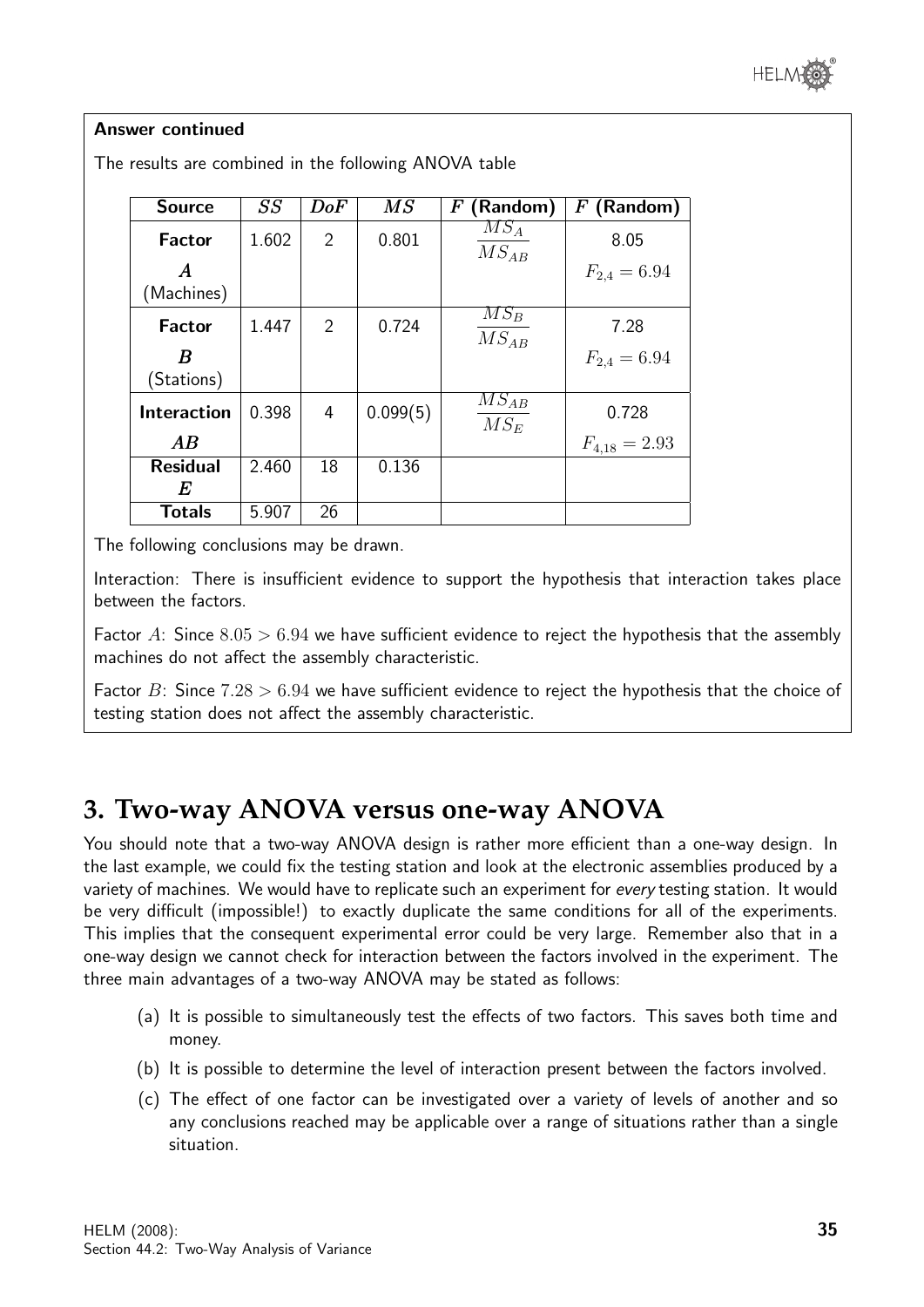#### **Exercises**

1. The temperatures, in Celsius, at three locations in the engine of a vehicle are measured after each of five test runs. The data are as follows. Making the usual assumptions for a twoway analysis of variance without replication, test the hypothesis that there is no systematic difference in temperatures between the three locations. Use the 5% level of significance.

| Location   Run 1 Run 2 Run 3 Run 4 Run 5 |                                                                                        |  |  |
|------------------------------------------|----------------------------------------------------------------------------------------|--|--|
|                                          |                                                                                        |  |  |
|                                          |                                                                                        |  |  |
|                                          | A 72.8 77.3 82.9 69.4 74.6<br>B 71.5 72.4 80.7 67.0 74.0<br>C 70.8 74.0 79.1 69.0 75.4 |  |  |

2. Waste cooling water from a large engineering works is filtered before being released into the environment. Three separate discharge pipes are used, each with its own filter. Five samples of water are taken on each of four days from each of the three discharge pipes and the concentrations of a pollutant, in parts per million, are measured. The data are given below. Analyse the data to test for differences between the discharge pipes. Allow for effects due to pipes and days and for an interaction effect. Treat the pipe effects as fixed and the day effects as random. Use the 5% level of significance.

| Day            | Pipe A |     |        |     |     |
|----------------|--------|-----|--------|-----|-----|
| 1              | 160    | 181 | 163    | 173 | 178 |
| $\overline{2}$ | 175    | 170 | 219    | 166 | 171 |
| 3              | 169    | 186 | 179    | 178 | 183 |
| 4              | 230    | 206 | 216    | 195 | 250 |
| Day            |        |     | Pipe B |     |     |
| 1              | 172    | 164 | 186    | 185 | 172 |
| $\overline{2}$ | 177    | 170 | 156    | 140 | 155 |
| 3              | 193    | 194 | 189    | 156 | 181 |
| 4              | 212    | 235 | 195    | 206 | 209 |
| Day            |        |     | Pipe C |     |     |
| 1              | 214    | 196 | 207    | 219 | 200 |
| $\overline{2}$ | 186    | 184 | 181    | 189 | 179 |
| 3              | 209    | 220 | 199    | 185 | 228 |
| 4              | 254    | 293 | 283    | 262 | 259 |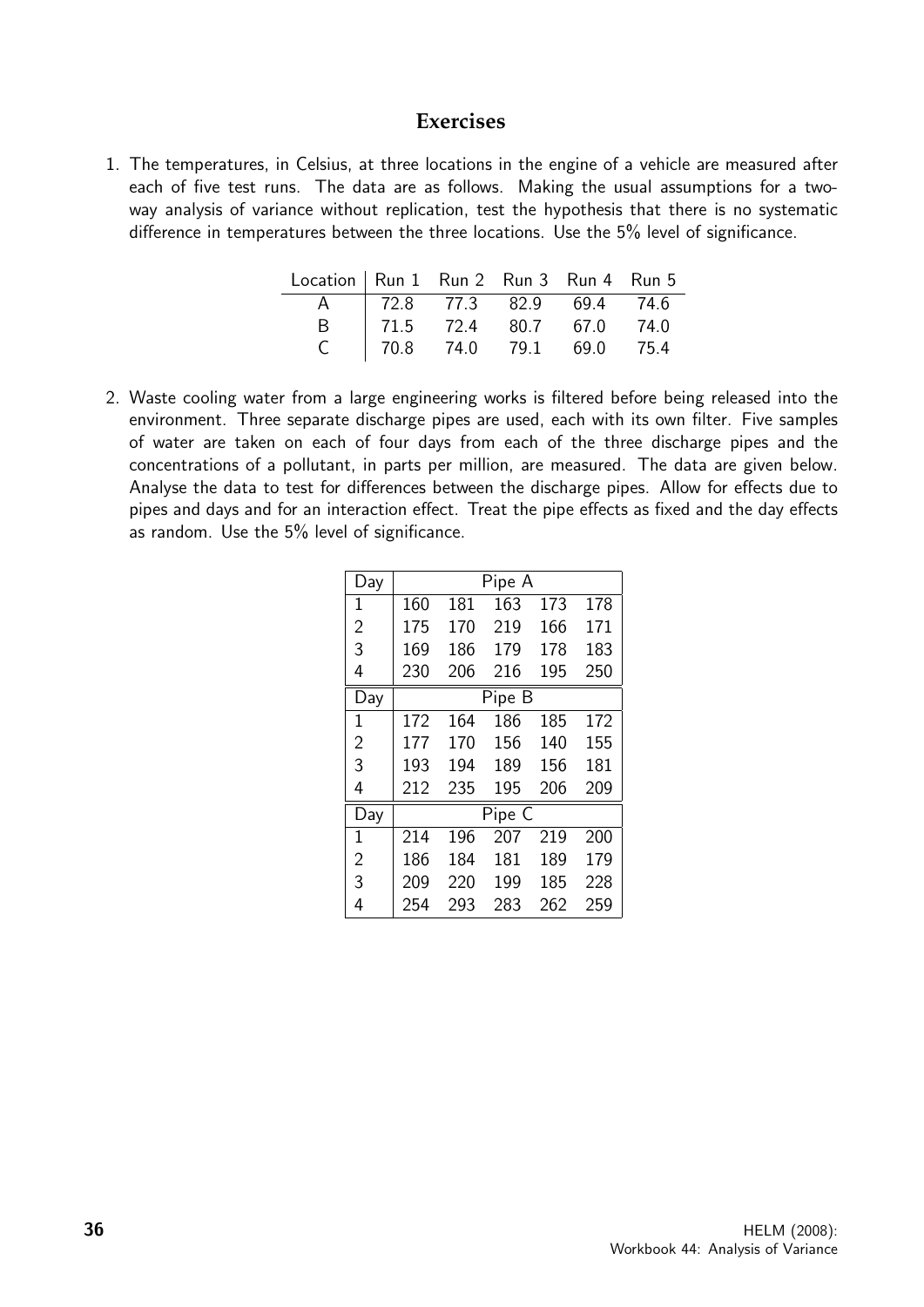

#### Answers

1. We calculate totals as follows.

| Run   | Total  | Location | Total  |
|-------|--------|----------|--------|
| 1     | 215.1  | А        | 377.0  |
| 2     | 223.7  | B        | 365.6  |
| 3     | 242.7  | C        | 368.3  |
| 4     | 205.4  | Total    | 1110.9 |
| 5     | 224.0  |          |        |
| Total | 1110.9 |          |        |

$$
\sum \sum y_{ij}^2 = 82552.17
$$

The total sum of squares is

$$
8255217 - \frac{1110.9^2}{15} = 278.916
$$
 on  $15 - 1 = 14$  degrees of freedom.

The between-runs sum of squares is

$$
\frac{1}{3}(215.1^2 + 223.7^2 + 242.7^2 + 205.4^2 + 224.0^2) - \frac{1110.9^2}{15} = 252.796
$$

on  $5 - 1 = 4$  degrees of freedom.

The between-locations sum of squares is

$$
\frac{1}{5}(377.0^2 + 365.6^2 + 368.3^2) - \frac{1110.9^2}{15} = 14.196
$$
 on  $3 - 1 = 2$  degrees of freedom.

By subtraction, the residual sum of squares is

$$
278.916 - 252.796 - 14.196 = 11.924
$$
 on  $14 - 4 - 2 = 8$  degrees of freedom.

The analysis of variance table is as follows.

| Source of | Sum of  | Degrees of | Mean   | Variance |
|-----------|---------|------------|--------|----------|
| variation | squares | freedom    | square | ratio    |
| Runs      | 252.796 |            | 63.199 |          |
| Locations | 14.196  |            | 7.098  | 4.762    |
| Residual  | 11.924  |            | 1.491  |          |
| Total     | 278.916 | 14         |        |          |

The upper 5% point of the  $F_{2,8}$  distribution is 4.46. The observed variance ratio is greater than this so we conclude that the result is significant at the 5% level and reject the null hypothesis at this level. The evidence suggests that there are systematic differences between the temperatures at the three locations. Note that the Runs mean square is large compared to the Residual mean square showing that it was useful to allow for differences between runs.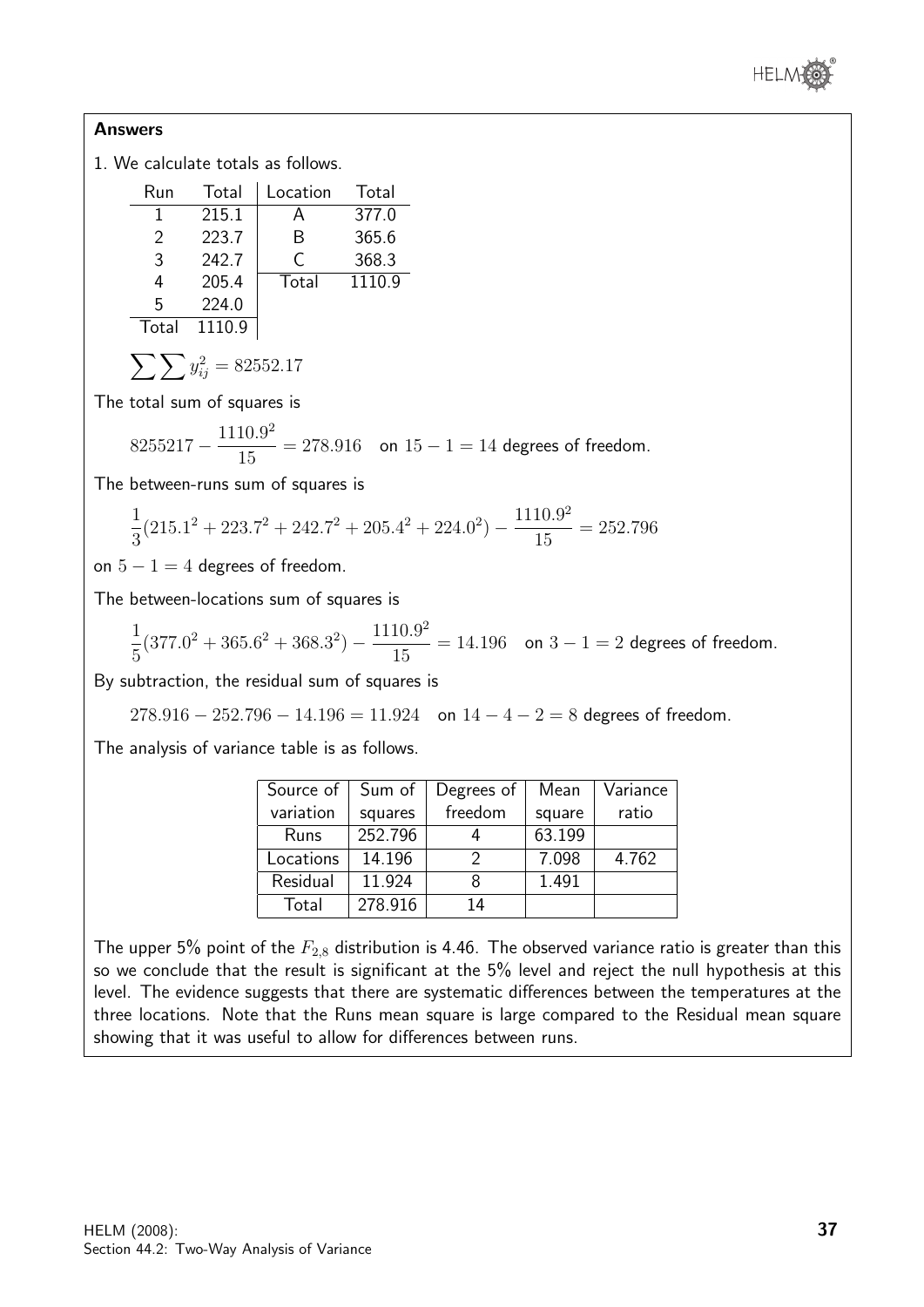#### Answers continued

2. We calculate totals as follows.

|        | Day 1 | Day 2 | Day 3 | Day 4 | Total |
|--------|-------|-------|-------|-------|-------|
| Pipe A | 855   | 901   | 895   | 1097  | 3748  |
| Pipe B | 879   | 798   | 913   | 1057  | 3647  |
| Pipe C | 1036  | 919   | 1041  | 1351  | 4347  |
| Total  | 2770  | 2618  | 2849  | 3505  | 11742 |

$$
\sum \sum \sum y_{ijk}^2 = 2356870
$$

The total number of observations is  $N = 60$ .

The total sum of squares is

$$
2356870 - \frac{11742^2}{60} = 58960.6
$$

on  $60 - 1 = 59$  degrees of freedom.

The between-cells sum of squares is

$$
\frac{1}{5}(855^2 + \dots + 1351^2) - \frac{11742^2}{60} = 58960.6
$$

on  $12 - 1 = 11$  degrees of freedom, where by "cell" we mean the combination of a pipe and a day. By subtraction, the residual sum of squares is

 $58960.6 - 48943.0 = 10017.6$ 

on  $59 - 11 = 48$  degrees of freedom.

The between-days sum of squares is

$$
\frac{1}{15}(2770^2 + 2618^2 + 2849^2 + 3505^2) - \frac{11742^2}{60} = 30667.3
$$

on  $4 - 1 = 3$  degrees of freedom.

The between-pipes sum of squares is

$$
\frac{1}{20}(3748^2 + 3647^2 + 4347^2) - \frac{11742^2}{60} = 14316.7
$$

on  $3 - 1 = 2$  degrees of freedom.

By subtraction the interaction sum of squares is

 $48943.0 - 30667.3 - 14316.7 = 3959.0$ 

on  $11 - 3 - 2 = 6$  degrees of freedom.